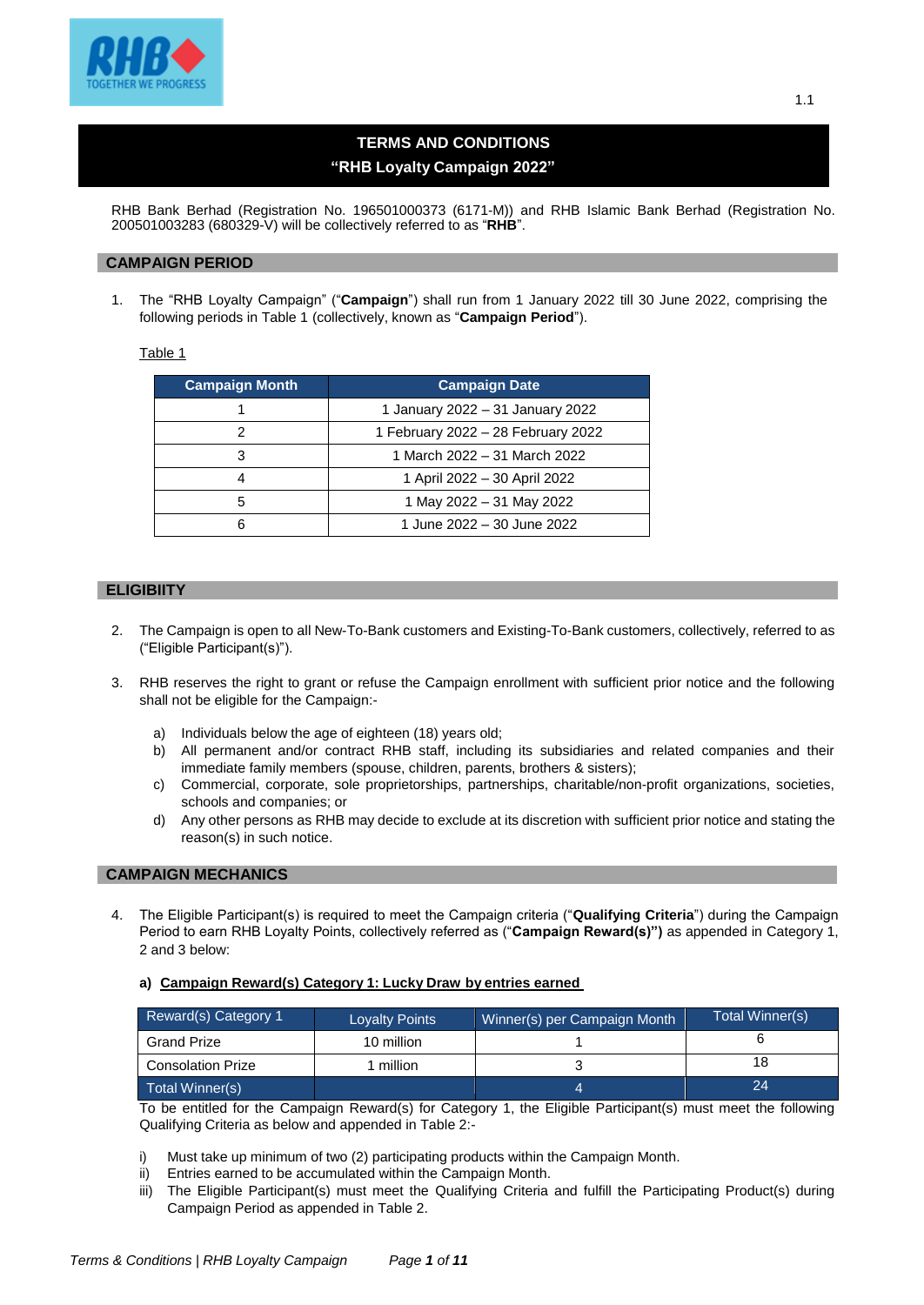

iv) Each Eligible Participant(s) is eligible to win maximum one (1) unit of Campaign Reward(s) from Category 1 for each Campaign Month and maximum of one (1) unit of Grand Prize and one (1) Consolation Prize throughout the Campaign Period.

#### **b) Campaign Reward(s) Category 2: Loyalty Points**

To be entitled for the Campaign Reward(s) Category 2, the Eligible Participant(s) must meet the Qualifying Criteria and fulfill the Participating Product(s) during Campaign Period as appended in Table 2 during the Campaign Period.

#### **Table 2: Qualifying Criteria for each Participating Products**

| Participating<br>Product(s)               |                                                                                                      | Qualifying Criteria                                                                                                     | Category 1:<br>Lucky Draw by<br>entries earned     | Category 2:<br>Loyalty Points |
|-------------------------------------------|------------------------------------------------------------------------------------------------------|-------------------------------------------------------------------------------------------------------------------------|----------------------------------------------------|-------------------------------|
|                                           | RHB Smart Account/-i <sup>1</sup>                                                                    | Online Account & Initial Deposit of<br>RM1,000.                                                                         |                                                    | 3,000                         |
|                                           | RHB Savings Account-i +<br>Enrol for Joy@Work <sup>1</sup>                                           | Online Account & Initial Deposit of<br>RM200.                                                                           |                                                    | 3,000                         |
|                                           | RHB Maxsave Account +<br>Enrol for Joy@Work <sup>1</sup>                                             | Online Account & Initial Deposit of<br>RM200                                                                            | 10 entries                                         | 3,000                         |
|                                           | RHB Smart Account/-i+<br>Enrol for Joy@Work <sup>1</sup>                                             | Online Account & Initial Deposit of<br>RM1,000                                                                          |                                                    | 5,000                         |
|                                           | RHB Savings Account-i <sup>1</sup>                                                                   | Online Account & Initial Deposit of<br>RM200                                                                            |                                                    | 1,000                         |
|                                           | RHB Maxsave Account <sup>1</sup>                                                                     | Online Account & Initial Deposit<br><b>RM200</b>                                                                        |                                                    | 1,000                         |
|                                           | e-Term Deposit via FPX <sup>9</sup>                                                                  | Minimum placement capped at<br>RM5,000 at one month tenure                                                              |                                                    | 500                           |
| <b>Deposit</b>                            | e-Term Deposit via FPX <sup>9</sup><br>with Joy@Work                                                 | Minimum placement capped at<br>RM5,000 at one month tenure                                                              | 10 entries                                         | 800                           |
|                                           | Any Current or Savings<br>Account/-i <sup>8</sup> open over<br>the counter at RHB<br><b>Branches</b> | Sign new account <sup>8</sup> with average<br>balance of RM1,000                                                        | 10 entries                                         | N/A                           |
|                                           | RHB Remittance <sup>1</sup>                                                                          | Minimum conversion of<br>RM10,000 per transaction                                                                       | 10 entries                                         | N/A                           |
|                                           | RHB Safe Deposit Box<br>and RHB Term Deposit <sup>1</sup>                                            | Sign up Safe Deposit Box and<br>Term Deposit with minimum<br>placement of RM10,000                                      | 10 entries                                         | N/A                           |
|                                           | RHB Multi Currency<br>Account/-i & Multi<br>Currency Visa Debit<br>Card/- $i^1$                      | Sign up RHB Multi Currency<br>Account & Multi Currency Visa<br>Debit Card                                               | 10 entries                                         | N/A                           |
| <b>RHB Life</b><br><b>Protection Plan</b> | Sign-up for any Regular<br>Premium (RP -<br>conventional) or Regular                                 | Every new take up for any<br>Regular Premium (RP-<br>conventional) or Regular<br>Contribution (RC-Takaful) <sup>2</sup> | 10 entries                                         | N/A                           |
|                                           | Contribution (RC-<br>Takaful $)^2$                                                                   | Every RM1 Annual First Year<br>Premium for each new take up <sup>2</sup>                                                | N/A                                                | $\mathbf{1}$                  |
| Investment                                | Unit Trust from Premier<br>customers                                                                 | Exclude EPF placement.                                                                                                  | 20 entries<br>for every<br>RM10,000<br>transaction | $0.1^{3}$                     |
|                                           | Unit Trust from non<br>Premier customers                                                             | Exclude EPF placement.                                                                                                  | 10 entries<br>for every<br>RM10,000<br>transaction | 0.05 <sup>3</sup>             |
|                                           | Retail Bond/Sukuk from<br>Premier customers                                                          |                                                                                                                         | 20 entries                                         | $0.1^{3}$                     |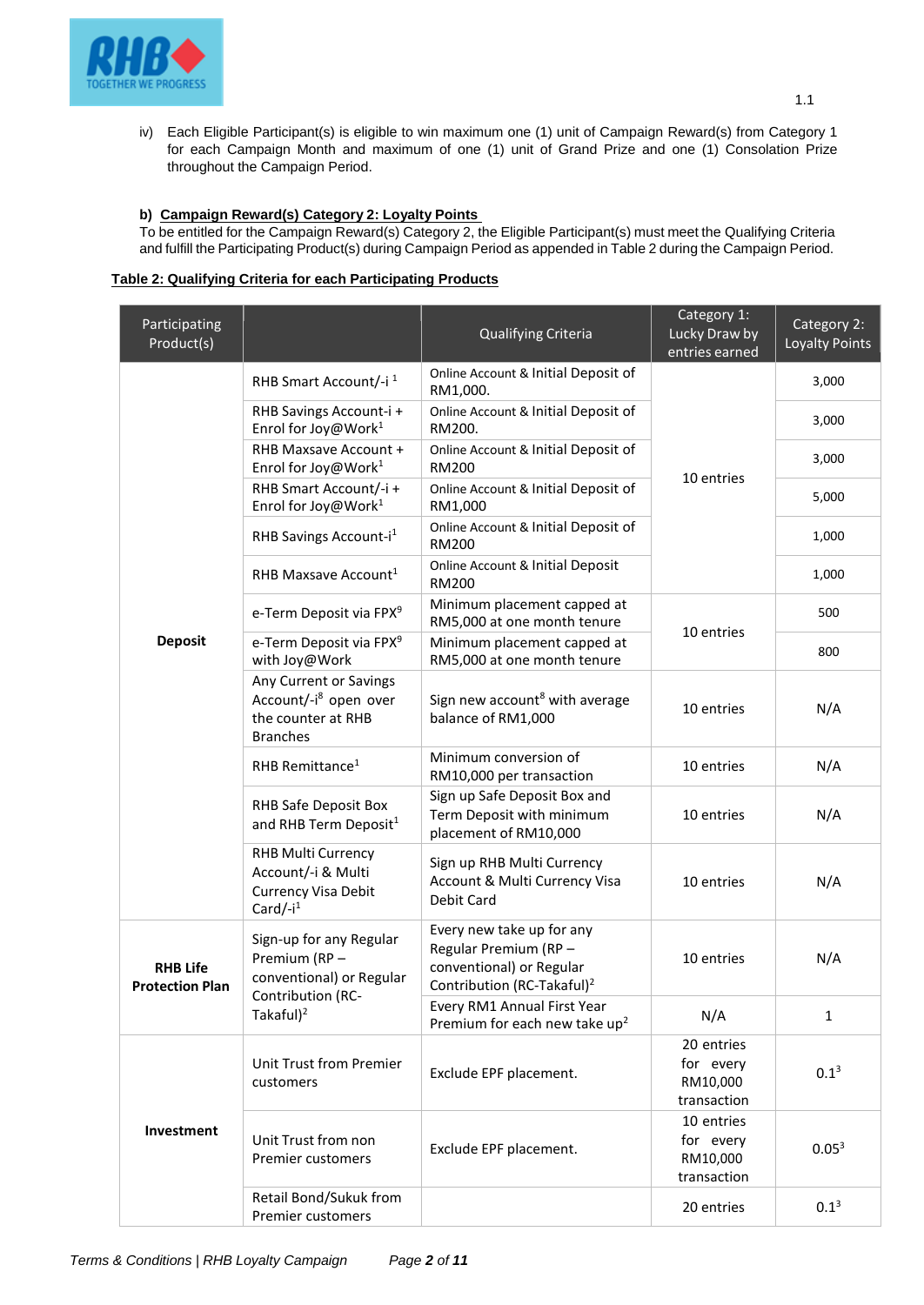

|                    |                                                                                           |                                                                                  | for every<br>RM10,000<br>transaction               |                                                              |
|--------------------|-------------------------------------------------------------------------------------------|----------------------------------------------------------------------------------|----------------------------------------------------|--------------------------------------------------------------|
|                    | Retail Bond/Sukuk from<br>non Premier customers                                           |                                                                                  | 10 entries<br>for every<br>RM10,000<br>transaction | 0.05 <sup>3</sup>                                            |
|                    | Structured Investment<br>(Autocall, RA, SILF) from<br><b>Premier Customers</b>            |                                                                                  | 20 entries<br>for every<br>RM10,000<br>transaction | $0.1^{3}$                                                    |
|                    | Structured Investment<br>(Autocall, RA, SILF) from<br>non Premier customers               |                                                                                  | 10 entries<br>for every<br>RM10,000<br>transaction | 0.05 <sup>3</sup>                                            |
|                    | Amanah Saham Nasional<br><b>Berhad Variable Price</b><br>(ASBB) from Premier<br>customers |                                                                                  | 20 entries<br>for every<br>RM10,000<br>transaction | $0.1^{3}$                                                    |
|                    | ASNB VP from non<br>Premier customers                                                     |                                                                                  | 10 entries<br>for every<br>RM10,000<br>transaction | 0.05 <sup>3</sup>                                            |
|                    | <b>Dual Currency</b><br>Investment (DCI) from<br><b>Premier customers</b>                 |                                                                                  | 20 entries<br>for every<br>RM10,000<br>transaction | 0.01 <sup>3</sup>                                            |
|                    | Dual Currency<br>Investment (DCI) from<br>non Premier customers                           |                                                                                  | 10 entries<br>for every<br>RM10,000<br>transaction | 0.005 <sup>3</sup>                                           |
|                    | <b>Bull Equity Linked</b><br>Investment (Bull ELI)<br>from Premier customers              |                                                                                  | 20 entries<br>for every<br>RM10,000<br>transaction | 0.01 <sup>3</sup>                                            |
|                    | <b>Bull Equity Linked</b><br>Investment (Bull ELI)<br>from non Premier<br>customers       |                                                                                  | 10 entries<br>for every<br>RM10,000<br>transaction | 0.005 <sup>3</sup>                                           |
|                    | Apply for RHB Credit<br>Card/-i                                                           | Spend min. RM50 on 1st<br>transaction within 60 days from<br>card approval date. | 10 entries                                         | 2,000 <sup>4</sup>                                           |
| <b>Credit Card</b> | Auto billing for newly<br>approved RHB Credit<br>Card/-i                                  | Minimum of 1 auto billing<br>transaction posted within 60<br>days.               | 10 entries                                         | N/A                                                          |
|                    | Spend RM100 in other<br>merchants with RHB<br>Credit Card/-i                              |                                                                                  | 10 entries                                         | 40x capped at<br>5,000 Loyalty<br>Points <sup>5</sup>        |
|                    | Spend RM100 in<br>JomSapot merchants<br>with RHB Credit Card/-i                           |                                                                                  | 20 entries                                         | 40X capped<br>at<br>5,000 Loyalty<br>Points <sup>5</sup>     |
|                    | Spend RM500 in a week<br>other merchants with<br>RHB Credit Card/-i                       |                                                                                  | 10 entries                                         | 50X capped<br>at<br>30,000<br>Loyalty<br>Points <sup>5</sup> |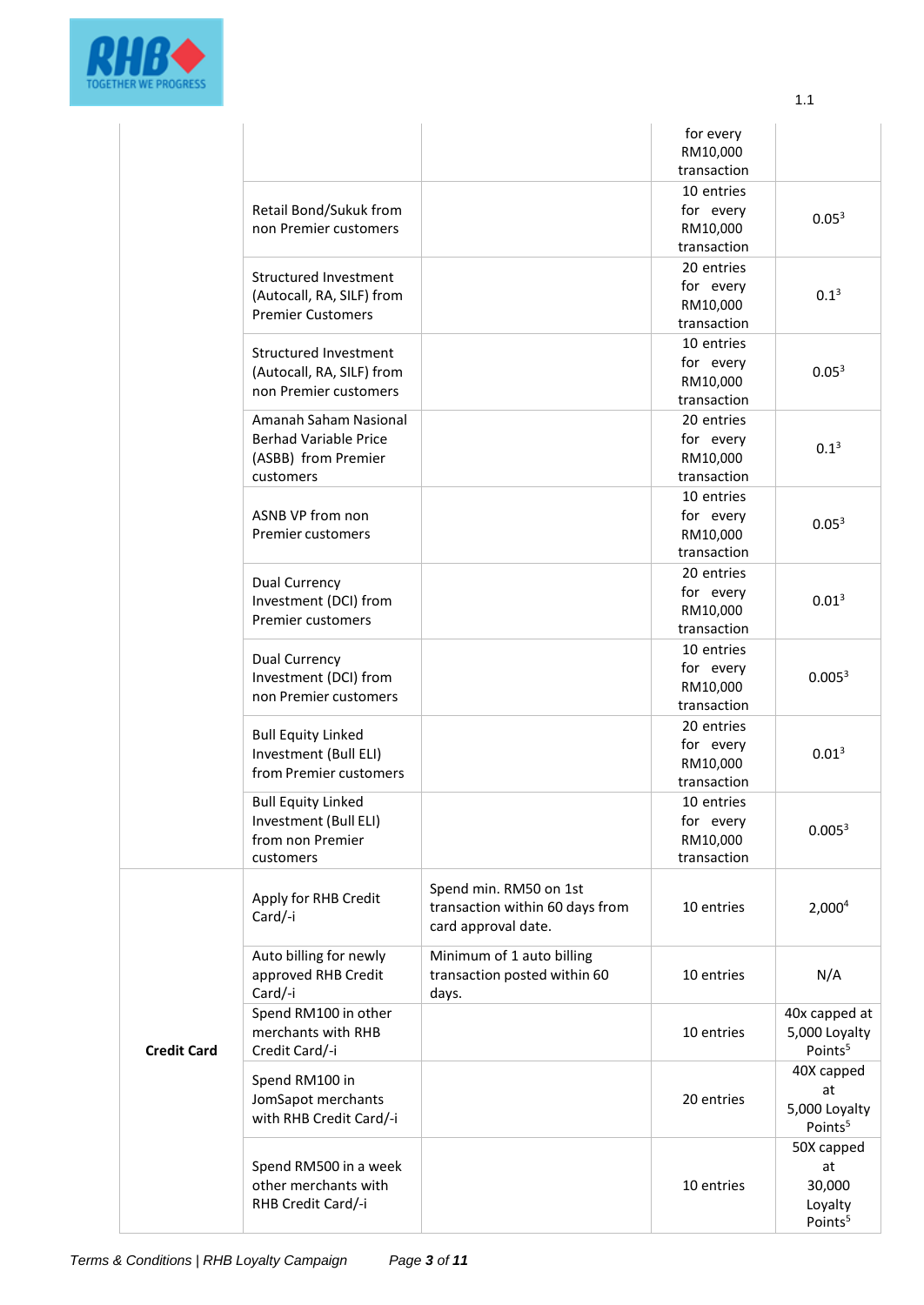

|                                 | Spend RM500 in a week<br>JomSapot merchants<br>with RHB Credit Card/-i                                                                                                   |                                                                                          | 20 entries | 50X capped<br>at<br>30,000<br>Loyalty<br>Points <sup>5</sup> |
|---------------------------------|--------------------------------------------------------------------------------------------------------------------------------------------------------------------------|------------------------------------------------------------------------------------------|------------|--------------------------------------------------------------|
|                                 | Any CashXcess plan of 12<br>months                                                                                                                                       | Minimum of RM3,000 instalment                                                            | 10 entries | 1,000 <sup>6</sup>                                           |
|                                 | Any CashXcess plan of 24<br>months                                                                                                                                       | Minimum of RM3,000 instalment                                                            | 10 entries | 1,000 <sup>6</sup>                                           |
|                                 | Any CashXcess plan of 36<br>months                                                                                                                                       | Minimum of RM3,000 instalment                                                            | 10 entries | 5,000 <sup>6</sup>                                           |
|                                 | <b>Balance Transfer</b>                                                                                                                                                  | Minimum of RM1,000                                                                       | 10 entries | N/A                                                          |
|                                 | Spend with RHB Debit<br>Card/-i                                                                                                                                          | Minimum spend of RM50 in a<br>single receipt at other merchants                          | 10 entries | N/A                                                          |
| <b>Debit Card</b>               | Spend with RHB Debit<br>Card/-i                                                                                                                                          | Minimum spend of RM50 in a<br>single receipt at JomSapot<br>merchants                    | 20 entries | N/A                                                          |
|                                 | Register and Login to<br><b>RHB Online Banking</b>                                                                                                                       | For first-time login only                                                                | 10 entries | N/A                                                          |
|                                 | Download and login to<br>RHB Mobile Banking App                                                                                                                          | For first-time login only                                                                | 10 entries | N/A                                                          |
|                                 | Perform Favourite<br>DuitNow transfer                                                                                                                                    | Minimum of RM30 per<br>transaction either via DuitNow<br>Pay-to-Account/Pay-to-Proxy ID  | 10 entries | N/A                                                          |
|                                 | Perform DuitNow QR<br>transaction                                                                                                                                        | Minimum of RM30 per<br>transaction                                                       | 10 entries | N/A                                                          |
| Online<br>Banking <sup>13</sup> | Perform DuitNow QR<br>transaction                                                                                                                                        | Minimum of RM30.00 per<br>transaction via JomSapot<br>merchants                          | 20 entries | N/A                                                          |
|                                 | Perform Favourite<br>JomPAY/Bill Payment                                                                                                                                 | Minimum of RM30 per<br>transaction                                                       | 10 entries | N/A                                                          |
|                                 | Perform Favourite Top-<br>up (Mobile, Prepaid,<br>Internet Prepaid, e-<br>Wallet, Games, etc)                                                                            | Minimum 10 transaction per<br>month with RM30 for each<br>transaction.                   | 10 entries | N/A                                                          |
|                                 | Perform Favourite<br><b>DuitNow</b><br>Transfer/JomPAY/Bill<br>Payment/Top-up                                                                                            | Minimum 10 transactions per<br>month with RM30 for each<br>transaction.                  | 20 entries | N/A                                                          |
| Personal<br><b>Financing</b>    | Personal Financing/-i for<br>Civil Sector, Personal<br>Financing/-i for<br>Pensioners and Personal<br>Financing/-i for Private<br>Sector with Salary<br>Deduction via HR | Minimum financing disbursement<br>of RM50,000 in a single<br>transaction.                | 10 entries | 3,000                                                        |
|                                 | Personal Financing/-i for<br><b>Private Sector</b>                                                                                                                       | Minimum financing disbursement<br>of RM30,000 in a single<br>transaction.                | 10 entries | 2,000                                                        |
| <b>Mortgage</b>                 | Mortgage                                                                                                                                                                 | New Mortgage with minimum<br>loan/financing size of RM100,000<br>upon first disbursement | 10 entries | 1,500                                                        |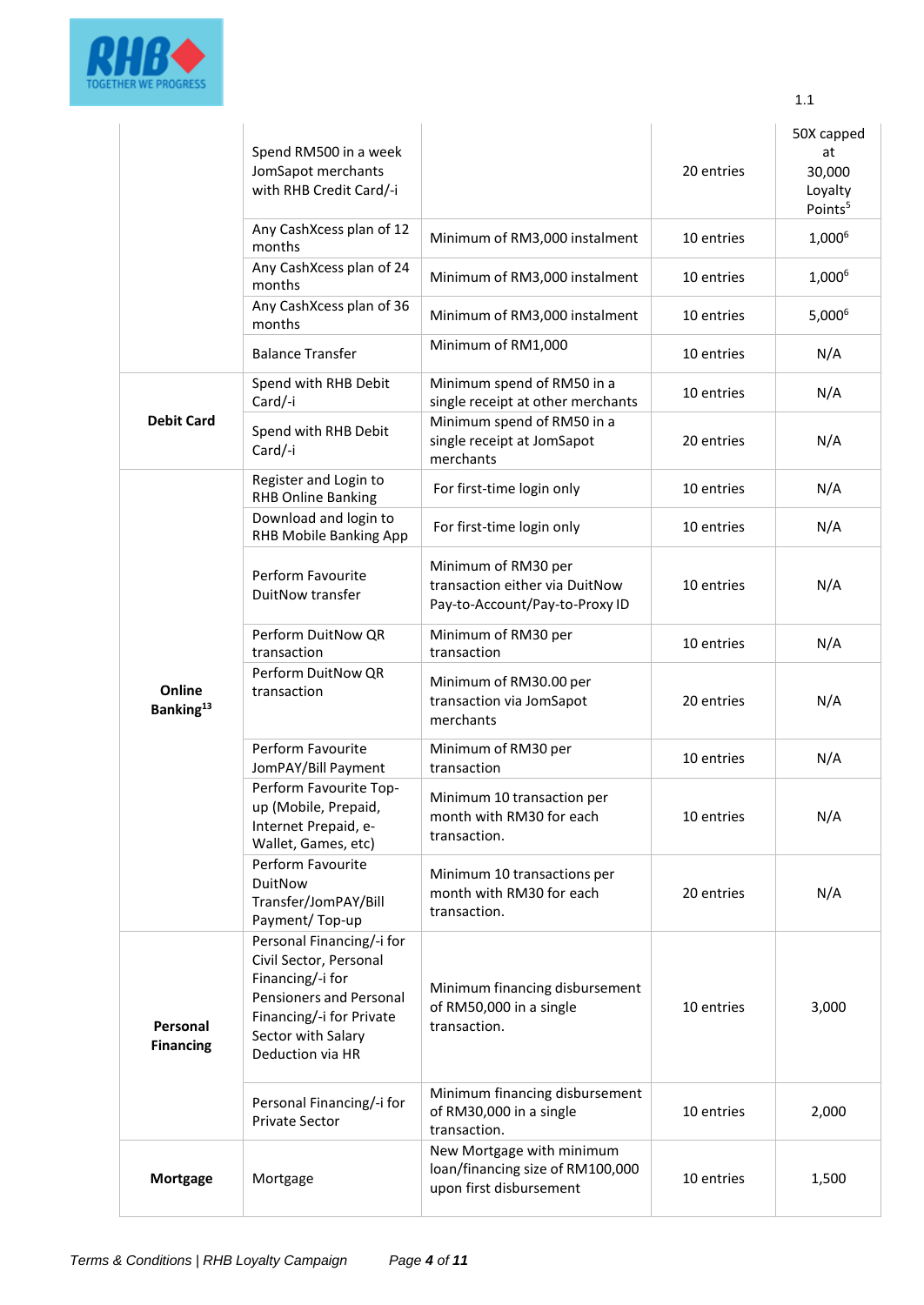

|                     | Auto financing/-i                                                                                  | Upon first disbursement                                                                                                                                                                                                                                                                | 10 entries | N/A        |
|---------------------|----------------------------------------------------------------------------------------------------|----------------------------------------------------------------------------------------------------------------------------------------------------------------------------------------------------------------------------------------------------------------------------------------|------------|------------|
| <b>Auto Finance</b> | Hire Purchase Reducing<br>Term Takaful (HPRTT)<br>under Hire Purchase<br><b>Protection Package</b> | Sign up together with a new Auto<br>Financing                                                                                                                                                                                                                                          | 10 entries | N/A        |
| Premier             | <b>RHB Premier</b>                                                                                 | New RHB Premier Customer(s)<br>who fulfil the RHB Premier<br>eligibility criteria as stated in the<br><b>RHB Premier Term &amp; Conditions</b><br>with minimum Fresh Fund <sup>^</sup> of<br>RM200,000 maintained from the<br>date of joining until the end of<br>each Campaign Month. | 20 entries | $50,000^7$ |
| Joy@Work            | New & Existing<br>Joy@Work customer                                                                | New and/or Existing Joy@Work<br>customer(s) who take up<br>minimum two (2) participating<br>products during Campaign Month<br>and is with Joy@Work tagging as<br>defined in RHB's system.                                                                                              | 20 entries | N/A        |

<sup>1</sup>Personal Banking [Terms & Conditions](https://www.rhbgroup.com/others/terms-conditions/index.html) apply. Eligible Customer(s) is required to activate their RHB Online Account and collect their Debit Card/-i within thirty (30) calendar days from the date of RHB Online Account opening by performing Identification ("ID") authentication at the branch. Eligible Customer(s) is required to perform InterBank (Interbank GIRO/DuitNow/Interbank Fund Transfer/FPX) transfer, deposit money or cheque into the RHB cash deposit machine or cheque deposit machine or over-the-counter placement of initial deposit as detailed in Table 2 into their new RHB Online Account within thirty (30) calendar days from the date of Account opened. The initial deposit amount is based on cumulative total deposit amount on the first day deposited. Eligible Customers is reference to successful account activated during campaign period.

<sup>2</sup>Excluding TokioMarine E-ssential Tenang & TokioMarine E-ssential Plus. Any policies which are found to be surrendered/withdrawn/cancelled within a 3 months' period upon sign-up, the loyalty points will be revoked from the Eligible Participant(s).

<sup>3</sup>RHB Wealth Loyalty Points Campaign 2022 Terms & Conditions apply. Loyalty Points allocation is based on every RM1 investment. In the event of Eligible Participants has exercised his or her cooling off rights or the investment transaction debiting failed, the Eligible Participants will not be entitled to the Campaign Reward(s). Transactions will not be eligible for the campaign in the event that transaction(s) failed to transact for any reason, and/or customer exercise his or her cooling off rights.

<sup>4</sup>Credit Card/-i Acquisition (Jan-June 2022) Campaign Terms & Conditions apply. All permanent and/or contract RHB staff are eligible as detailed in Credit Card/-i Acquisition (Jan-June 2022) Campaign Terms & Conditions. Subject to a capping of 30,000,000 Loyalty Points from January 2022 till June 2022. Auto-billing enrolled under JomPAY, FPX and e-wallet transactions are excluded.

<sup>5</sup>2022 Q1 Mass Usage Campaign Terms & Conditions apply. All permanent and/or contract RHB staff are eligible as detailed in 2022 Q1 Mass Usage Campaign Terms & Conditions. Subject to a capping of 97,600,000 Loyalty Points based on first come first served basis from 1 January 2022 till 31 March 2022 as detailed in 2022 Q1 Mass Usage Campaign Terms & Conditions. 2022 Q2 Mass Usage Campaign Terms & Conditions apply. All permanent and/or contract RHB staff are eligible as detailed in 2022 Q2 Mass Usage Campaign Terms & Conditions. Subject to a capping of 100,000,000 Loyalty Points based on first come first served basis from 1 April 2022 till 30 June 2022 as detailed in 2022 Q2 Mass Usage Campaign Terms & Conditions.

<sup>6</sup>RHB CashXcess (CX) Programme via RHB Online Banking Terms & Conditions apply. All permanent and/or contract RHB staff are eligible as detailed in as detailed in RHB CashXcess (CX) Programme via RHB Online Banking Terms & Conditions apply. Subject to a capping of 30,000,000 Loyalty Points based on first come first served basis from 1 January 2022 till 31 March 2022 as detailed in RHB CashXcess (CX) Programme via RHB Online Banking Terms & Conditions.

<sup>7</sup>Subject to a capping of 150 Eligible Customers per Campaign Month. ^Fresh fund is defined as fund that are not transferred from existing RHB Current/Savings Account/-i ("CASA/-i") or Fixed Deposit/(FD)/Commodity Murabahah Deposit-i (CMD-i);

<sup>8</sup>Average balance is defined as the total of the account's end of day balance for the month divided by the number of calendar days of the month. Exclude Qard based CASA-i products.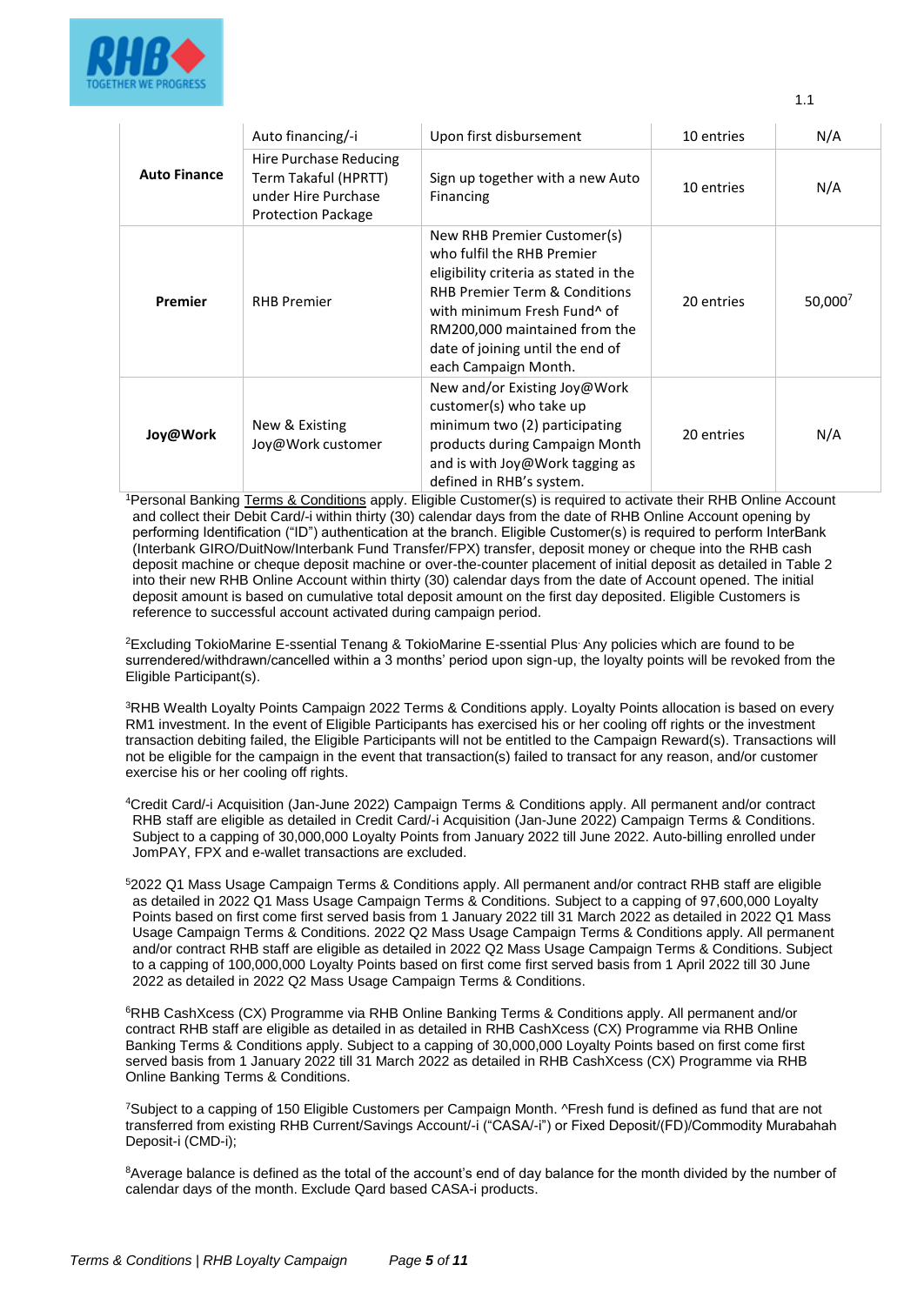

subsidiary of Bank Negara Malaysia. To view the further details on FPX, please click [www.paynet.my](http://www.paynet.my/).

 $13$ The following are the allowable channels for the Eligible Participant(s) to perform the qualifying requirements in this Campaign:<br>a. RHB N

- a. RHB Mobile Banking App (new version released on 5 April 2019); and
- b. New RHB Online Banking (new desktop version released on 3 May 2021)

### **c) Campaign Reward(s) Category 3: RHB Flash Deals**

To be entitled for the Campaign Reward(s) Category 3, the Eligible Participant(s) must meet the Qualifying Criteria and fulfill the Participating Product(s) during Campaign Period as appended in Table 3 during the Campaign Period.

| <b>Flash Deal's</b><br>Period                                                       | Participating<br>Product(s)                                                                                                                                                                     | <b>Qualifying Criteria</b>                                                                                                        | Loyalty Point(s)<br>Earned                |
|-------------------------------------------------------------------------------------|-------------------------------------------------------------------------------------------------------------------------------------------------------------------------------------------------|-----------------------------------------------------------------------------------------------------------------------------------|-------------------------------------------|
|                                                                                     | Credit Card/-i <sup>10</sup>                                                                                                                                                                    | Spend minimum RM100 in a single<br>receipt.                                                                                       | 80X capped at<br>5,000Loyalty<br>Points   |
|                                                                                     |                                                                                                                                                                                                 | Spend accumulated RM500 in a day.                                                                                                 | 100X capped at<br>30,000Loyalty<br>Points |
| RHB's Day<br>(every 26 <sup>th</sup> of                                             | Debit Card/-i <sup>11</sup>                                                                                                                                                                     | Minimum spend of RM100 in a single<br>receipt.                                                                                    | 10,000                                    |
| each month)                                                                         | e-Term Deposit                                                                                                                                                                                  | Every new placement of RM5,000 at one<br>month tenure as per FPX limit perEligible<br>Customer. <sup>12</sup>                     | 500                                       |
|                                                                                     | e-Term Deposit<br>Joy@Work                                                                                                                                                                      | Every new placement of RM5,000 at one<br>month tenure as per FPX limit perEligible<br>Customer and Joy@Work <sup>12</sup>         | 800                                       |
|                                                                                     | <b>RHB Remittance</b>                                                                                                                                                                           | Minimum online conversion of RM10,000<br>per transaction capped at one transaction<br>per Eligible Participant(s) <sup>13</sup> . | 3,000                                     |
|                                                                                     | <b>RHB Remittance</b><br>Joy@Work                                                                                                                                                               | Minimum online conversion of RM10,000<br>per transaction capped at one transaction<br>per Eligible Participant(s) <sup>13</sup> . | 3,800                                     |
|                                                                                     | MCA/-i conversion                                                                                                                                                                               | Minimum online conversion of RM10,000<br>per transaction capped at one transaction<br>per Eligible Participant(s) <sup>13</sup> . | 3,000                                     |
|                                                                                     | MCA/-i conversion<br>Joy@Work                                                                                                                                                                   | Minimum online conversion of RM10,000<br>per transaction capped at one transaction<br>per Eligible Participant(s) <sup>13</sup> . | 3,800                                     |
| 31 <sup>st</sup> January,<br>1 <sup>st</sup> February,<br>2 <sup>nd</sup> February, | Credit Card/-i <sup>10</sup>                                                                                                                                                                    | Spend minimum RM100 in a single<br>receipt.                                                                                       | 80X capped at<br>5,000Loyalty<br>Points   |
| 14 <sup>th</sup> February,<br>3rd May,<br>4 <sup>th</sup> May                       |                                                                                                                                                                                                 | Spend accumulated RM500 in a day.                                                                                                 | 100X capped at<br>30,000Loyalty<br>Points |
| April 2022,<br>May 2022                                                             | Personal<br>Financing/-i for<br>Civil Sector,<br>Personal<br>Financing/-i for<br>Pensioners and<br>Personal<br>Financing/-i for<br><b>Private Sector</b><br>with Salary<br>Deduction via<br>HR. | Minimum financing disbursement of<br>RM50,000 in a single transaction.                                                            | 5,000                                     |

#### **Table 3: Qualifying Criteria for each Participating Products**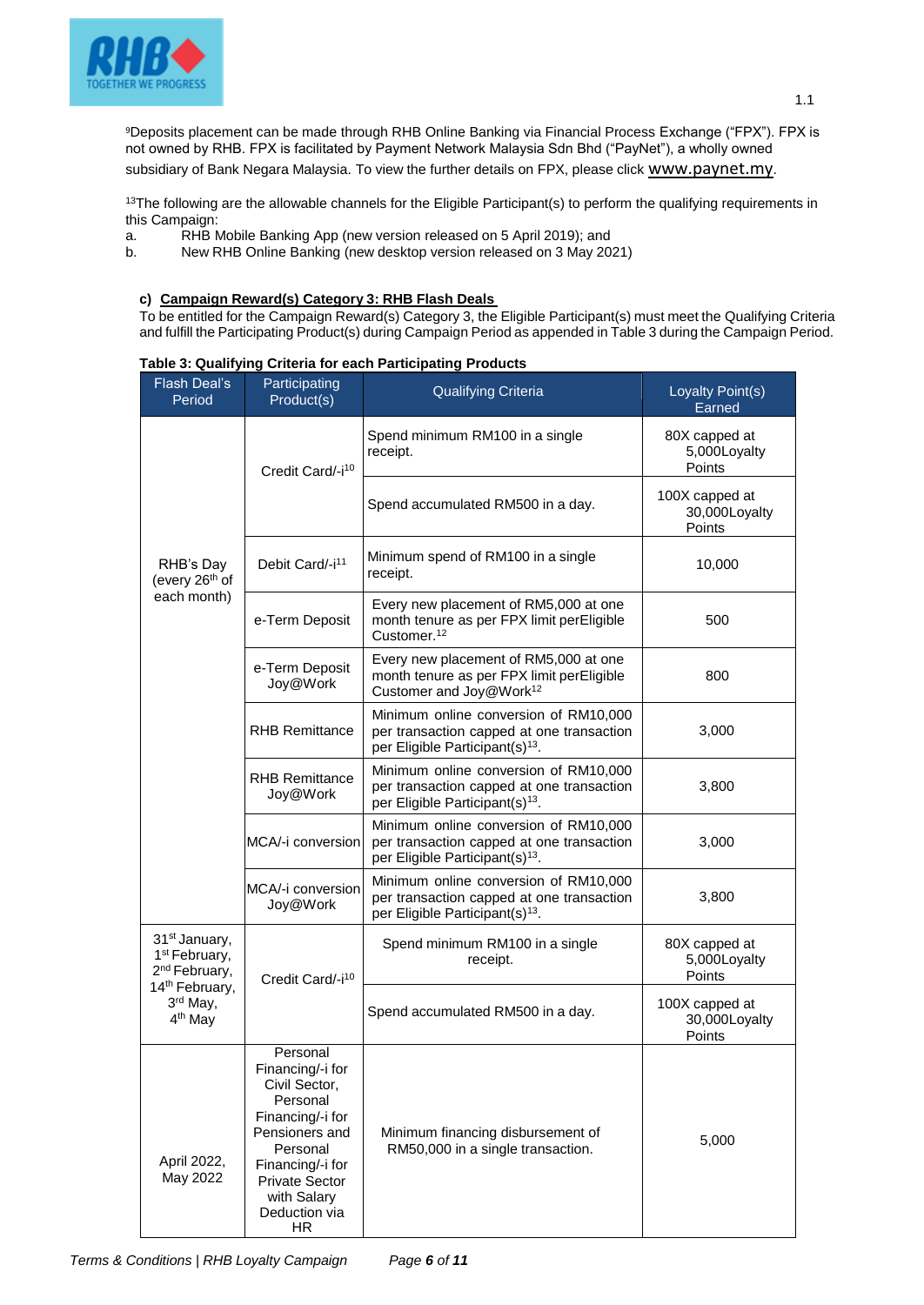

| Personal<br>Financing/-i for<br><b>Private Sector</b> | Minimum financing disbursement of<br>RM30,000 in a single transaction. | 3.000 |  |
|-------------------------------------------------------|------------------------------------------------------------------------|-------|--|
|-------------------------------------------------------|------------------------------------------------------------------------|-------|--|

*<sup>10</sup>20*22 Q1 Mass Usage Campaign Terms & Conditions apply. Subject to a capping of 56,000,000 Loyalty Points based on first come first served basis from 1 January 2022 till 31 March 2022 as detailed in 2022 Q1 Mass Usage Campaign Terms & Conditions. 2022 Q2 Mass Usage Campaign Terms & Conditions apply. Subject to a capping of 40,000,000 Loyalty Points based on first come first served basis from 1 April 2022 till 30 June 2022 as detailed in 2022 Q2 Mass Usage Campaign Terms & Conditions.

<sup>11</sup>Subject to a capping of 18,000,000 Loyalty Points based on first come first served basis throughout the Campaign Period with maximum 300 customers in a Campaign Month.

 $12$ The maximum deposit amount per transaction via FPX transfer is Ringgit Malaysia Two Hundred Thousand (RM200,000) or subject to such prescribed maximum amount / limit of transfer in the Eligible Customer's individual internet banking maintained with the relevant bank, whichever is lower.

<sup>13</sup> Campaign period from 26 April 2022 till 26 June 2022.

- 5 Eligible Participant(s) who participated in Campaign Reward(s) Category 1 is allow to participate in Campaign Reward(s) Category 2 and Campaign Reward(s) Category 3 by fulfilling the Qualifying Criteria as stated in Clause 4.
- 6 If the qualifying amount in Participating Products which is denomination in foreign currency shall be converted to Ringgit Malaysia equivalent at the foreign currency proxy rate of RHB.
- 7 Redemption of RHB Loyalty Points is subjected to RHB Rewards Programme Terms and Conditions. Eligible Participants may refer to [www.rhbrewards.com.my.](http://www.rhbrewards.com.my/)

1.1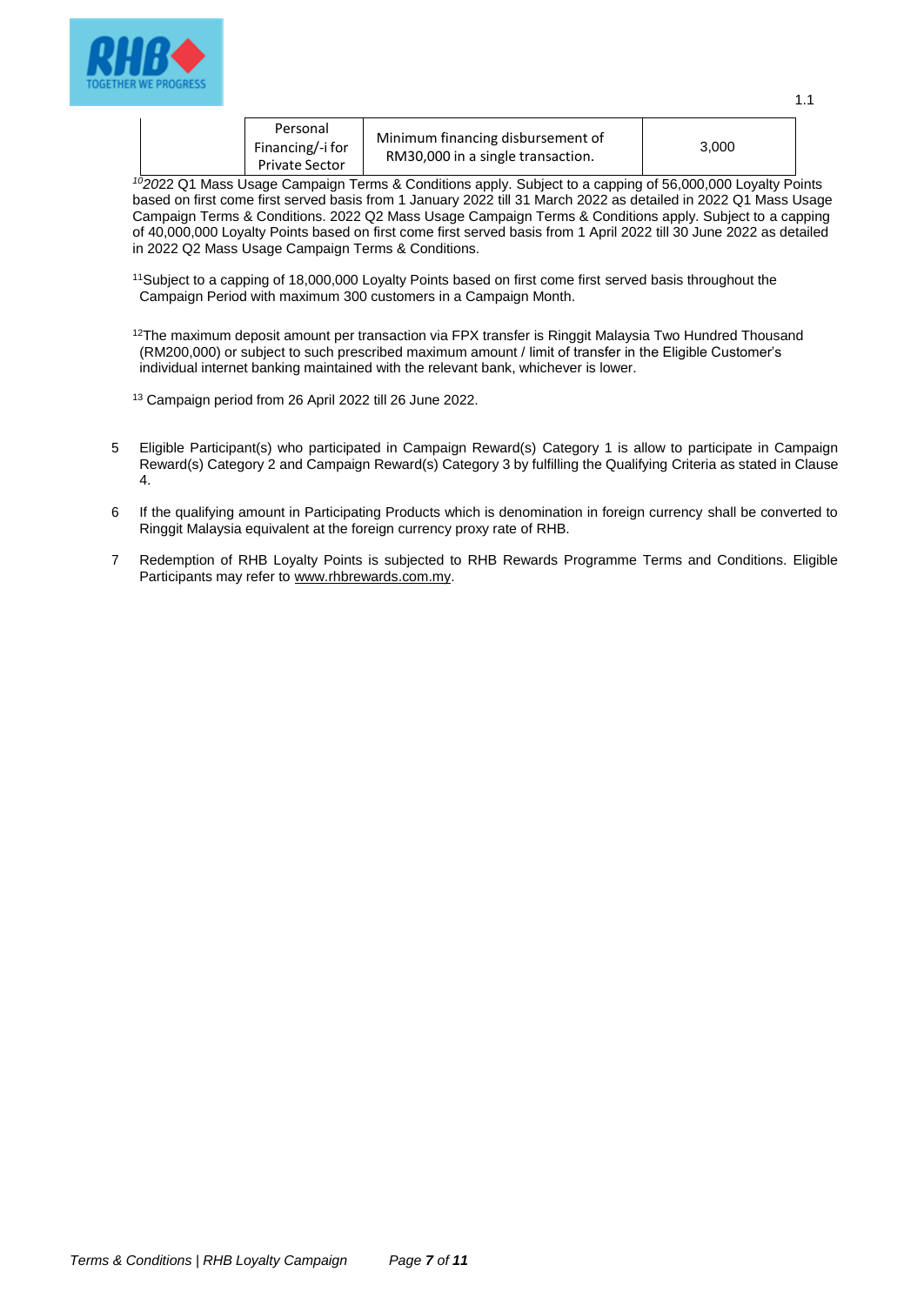

## **WINNER(S) SELECTION & CAMPAIGN REWARD(S) FULFILMENT CONDITIONS**

- 8 All the Winner(s) must have valid mobile number(s) and email address(s) registered with RHB and must be the residents in Malaysia only.
- 9 The Winner(s) selection process & Campaign Reward(s) fulfilment conditions for Category 1 are as follow:
	- a) The selection of Winner(s) will be made two (2) months after end of the Campaign Month and subject to fulfilment of meeting the Qualifying Criteria in Campaign Reward(s) Category 1 as stated in Clause 4.
	- b) Upon fulfilment of Qualifying Criteria in Campaign Reward(s) Category 1 as stated in Clause 4 Eligible Customer(s) will be shortlisted internally via a computer generated "Random Selection" draw which applies a random number to a qualifying list of Winner(s);
	- c) The shortlisted Winner(s) will be contacted by RHB or its appointed representative to perform verification at any time during office hours (8.45am to 5.45pm) on any working days from Monday to Friday;
	- d) The shortlisted Winner(s) are required to answer one (1) question correctly in order to be qualified as the Winner(s), no representative of shortlisted Winner(s) are allowed during answering the question;
	- e) If the shortlisted Winner(s) fail to answer the telephone or answer the question correctly for any reason, or if the verification fails, the shortlisted Winner(s) are deemed to have had missed the winning chance and RHB or its appointed representative shall have the right to select the next shortlisted Winner(s) whenever necessary;
	- f) RHB or its appointed representative shall make three (3) attempts to contact the shortlisted Winner(s). If the first contact attempt fails due to reasons such as calls went unanswered, mobile number not in service, no connection or any such reasons, then RHB or its appointed representative shall make two (2) more attempts at the next available time at RHB's discretion. If the final attempt also fails, then the shortlisted Winner(s) shall be disqualified. The next-in-line shortlisted Winner(s) from the qualifying list of Winner(s) shall then be contacted;
	- g) The Winner(s) must ensure to fulfil all the Campaign Reward(s) fulfilment conditions as set at Clause 14 prior to the fulfilment made by RHB; and
	- h) The Campaign Reward(s) will be deposited into Winner(s)' RHB Reward Programme account within thirty (30) working days from the day of Winner(s) being contacted and answered question correctly.
	- i) The Winner(s) will be notified on the Campaign Reward(s) through a one-time notification via Short Messenger Service (SMS). If the Winner(s) do not provide RHB their mobile/contact number details, they will not receive any notification via SMS.
- 10 The Winner(s) selection process & Campaign Reward(s) fulfilment conditions for Category 2 are as follow:
	- a. The selection of Winner(s) will be made two (2) months after the end of each Campaign Month and subject to fulfilment of Qualifying Criteria in Category 2 as stated in Clause 4.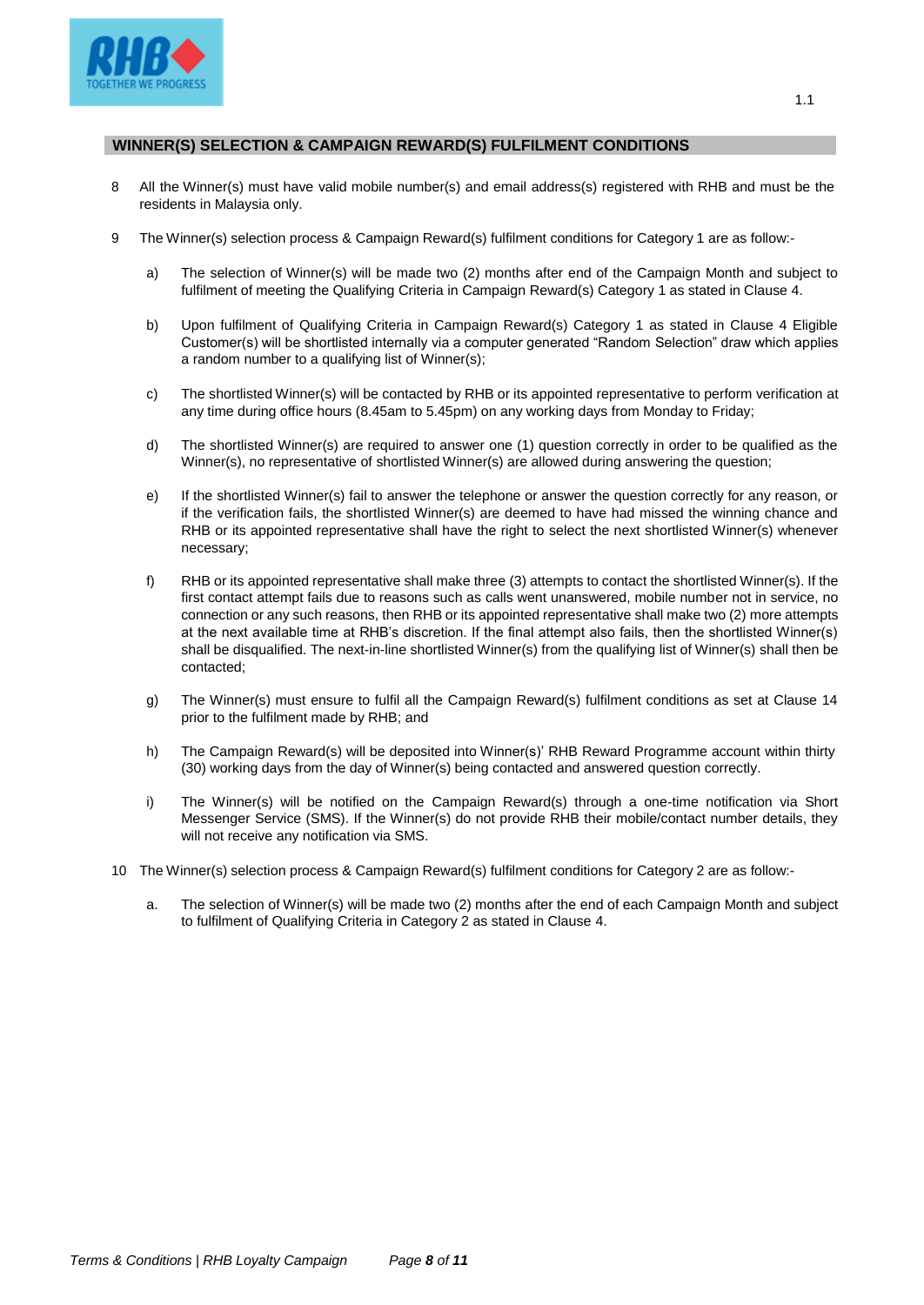

- b. The Winner(s) must ensure to fulfil all the Campaign Reward(s) fulfilment conditions as set at Clause 14 prior to the fulfilment made by RHB; and
- 11 The Winner(s) selection process & Campaign Reward(s) fulfilment conditions for Category 3 are as follow:-
	- The selection of Winner(s) will be made within two (2) months after the end of each Campaign Period as stated in Clause 1 upon fulfilling the Qualifying Criteria as stated in Clause 4
	- b. The Winner(s) must ensure to fulfil all the Campaign Reward(s) fulfilment conditions as set at Clause 14 prior to the fulfilment made by RHB; and
- 12 The Campaign Reward(s) will be rewarded to Eligible Participant(s) who is the primary account for participating product(s). In the event there is a joint account holder, only the primary account holder is entitled to the Campaign Reward(s) and deemed as Winner(s). For Mortgage, in the event that the Eligible Participant(s) is a primary account holder who is not a RHB CASA/-i primary holder, such Eligible Participant(s) shall not be entitled to the Campaign Reward(s)."
- 13 The Campaign Reward(s) will be deposited into Winner(s)' RHB Reward Programme account within thirty (30) working days from the day of Winner(s) being contacted and answered question correctly.
- 14 Redemption of RHB Loyalty points is subjected to RHB Rewards Programme Terms and Conditions. For details, Eligible Participant(s) may refer to [www.rhbrewards.com.my.](http://www.rhbrewards.com.my/)
- 15 The Winner(s) Account of the Participating Product(s) must be valid and active as determined by RHB at its discretion, to be eligible for the Campaign Reward(s). If, at any time during the Campaign Period or Fulfilment Period, the Account of the Participating Product(s) closes or dormant for any reason whatsoever, his/her Reward(s) will be null and void with immediate effect.
- 16 RHB reserves the right to substitute the Campaign Reward(s) with other reward of similar value at any time with sufficient prior notice on RHB website and/or other means of communication that may be deemed appropriate by RHB.

# **GENERAL TERMS AND CONDITIONS**

- 17 By participating in the Campaign, the Eligible Participant(s):
	- a. Agrees to be bound by the Terms and Conditions of the Campaign;
	- b. Agrees to access RHB's Website to view the Terms and Conditions and undertakes to be kept upto-date on any change or variation to the Terms and Conditions;
	- c. Agrees that the Campaign Reward(s) featured in all printed materials and/or RHB's Website are for illustration purposes only. Any props, accessories or equipment featured with the Campaign Reward(s) in any pictorial materials are for decorative purposes and shall not form part of the CampaignReward(s);
	- d. Agrees that RHB shall not be liable in any circumstances for any loss, defacement, tear, and damage, expired or stolen Campaign Reward(s) upon the handover of the Campaign Reward(s). In this instance, any request for replacement of such loss, defaced, torn, damaged, expired or stolen Campaign Reward(s) shall not be entertained by RHB. For further clarification, please refer to RHB Contact Details provided in clause 17(m);
	- e. Agrees that the Campaign Reward(s) are non-transferable to any third  $(3^{rd})$  party and nonexchangeable for up-front cash, credit, cheque or in kind; in part or infull;
	- f. Agrees that RHB's decision on all matters relating to the Campaign, the Campaign Reward(s) shall be final, conclusive and binding against them. The decision is made based on the Campaign mechanics. If there is any further dispute, please refer to RHB Contact Centre provided in clause 17(m) below or the Ombudsman for Financial Services (OFS) at 03-2272 2811.
	- g. Agrees to be personally liable for all taxes, government fees or any other charges that may be levied against them under the applicable laws, if any, in relation to accepting the Campaign Reward(s);
	- h. Agrees to discontinue any further participation in this Campaign by informing RHB if any future modifications of these Terms and Conditions are unacceptable.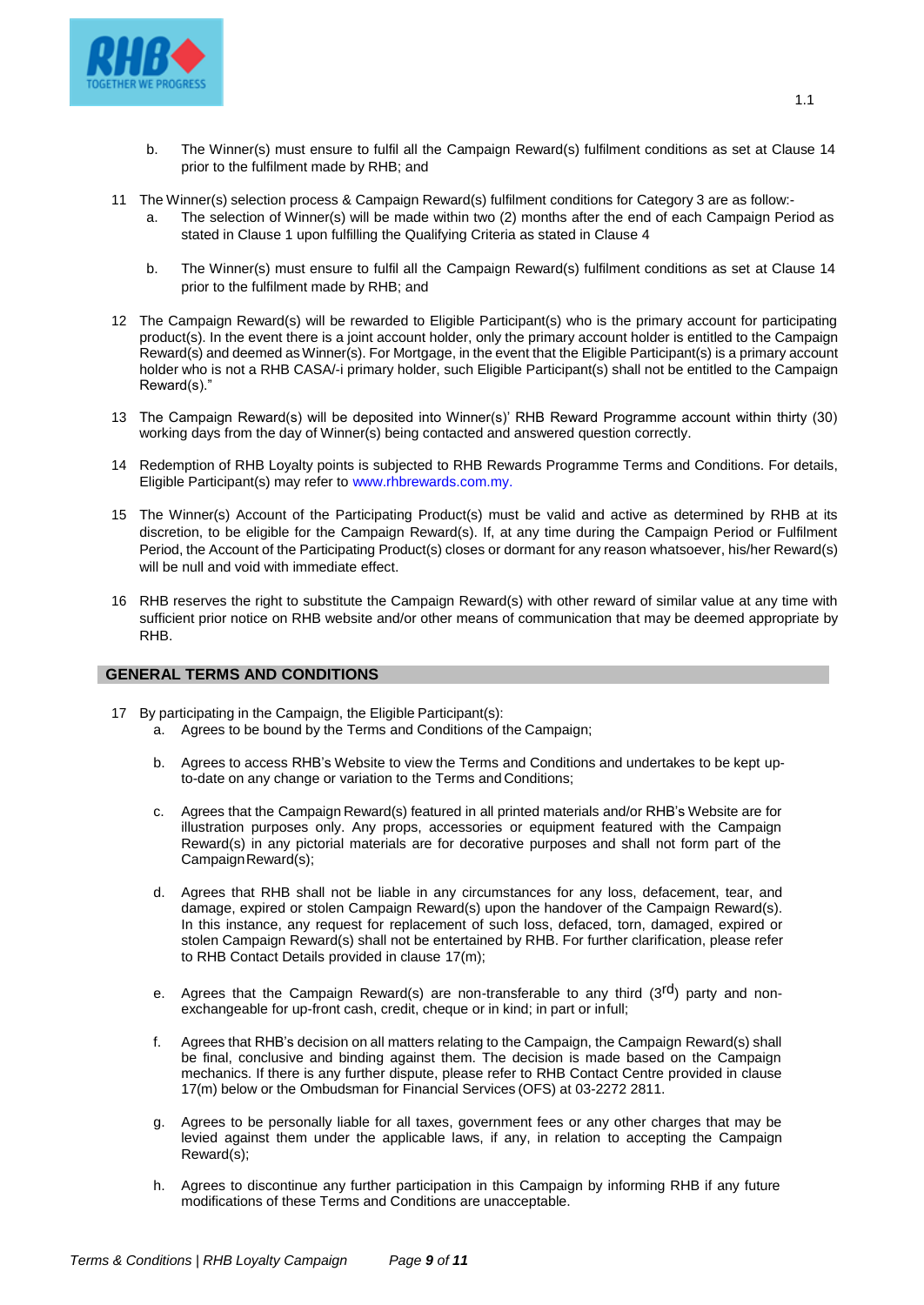

- i. Agrees that by providing the personal information, the Eligible Participant(s) consents to RHB processing their personal information for any and/or all of the following purposes ("**Purpose**"), if applicable:
	- i. administering this contest and contacting the Eligible Participant (s in relation to the same;
		- ii. cross-selling, marketing and promotions of products and/or services of RHB Banking Group and its strategic alliances; or
	- iii. other related and legitimate business purposes;
- j. Agree that the personal information of the Eligible Participants may be disclosed to other companies within the RHB Banking Group (which shall include the holding companies, subsidiaries, and any related companies, including any companies resulting from any restructuring, mergers, sales or procurement), service providers, and vendors and, any of their respective agents, assistants and/or such persons, whether within or outside Malaysia for such Purpose, if applicable, subject always to any laws (including regulations, standards, guidelines and/or obligations) applicable to RHB.
- k. Agrees that it is necessary for RHB to process the Eligible Participant(s) personal information for the Purpose, without which the Eligible Participant(s) will not be able to participate in this Campaign. The Eligible Participant(s) may exercise their options in respect of receiving marketing materials (including cross-selling, marketing and promotions as described above) by contacting us through RHB Contact Details as provided in clause 17(m) below.
- l. Agrees that photographs/images of the Eligible Participant(s) as winner may be captured and may be used for RHB's publications, where applicable.
- m. The Eligible Participant(s)may request for correction (if their personal information is inaccurate, outdated, incomplete, etc.), access to (no fees and charges will be imposed for the mode of access except for the fees and charges specified in the terms and conditions of RHB Premier Current Account/-i and/or Investment Account of selected Investment Product(s)), or deletion (if the Eligible Participant(s) no longer have any existing products/services with RHB Banking Group) of the Participant personal information or limit the processing thereof at any time hereafter by submitting such request via the following RHB Contact Details:

#### **RHB Contact Details**

**Email**: [customer.service@rhbgroup.com](mailto:customer.service@rhbgroup.com) **Telephone number**: 03-92061188 **Facsimile number**: 03-92068088 **RHB Now Inbox**: https://logon.rhb.com.my/

- 18 RHB reserves its right to:
	- a. Disqualify any and all entries from any the Eligible Participant(s) in this Campaign and prohibit that person from further participating in this Campaign in the event that there is suspicion that the Eligible Participant(s) tampered with or benefited from the tampering of the regulations of this Campaign or the Terms and Conditions stated herein;
	- b. Cancel, terminate or suspend the Campaign with sufficient prior notice. Any cancellation, termination or suspension of the Campaign by RHB shall not entitle the Eligible Participant(s) to any claim or compensation against RHB for any loss or damage incurred by the Eligible Participant(s) as a direct and indirect result of such cancellation, termination or suspension;
	- c. Change the Campaign Reward(s) at its discretion to another Campaign Reward(s) of similar value as per the Terms and Conditions of this Campaign;
	- d. Add, delete, suspend or vary the Terms and Conditions contained herein, either wholly or in part at its absolute discretion by way of posting on RHB website and/or other means of communication that may be deemed appropriate by RHB with sufficient prior notice;
- 19 RHB shall not be liable for any default in respect of the Campaign due any act of God, war (whether declared or undeclared), strike, riot, civil commotion, and act of terrorists which are not attributable to the act, omission, default, negligence and/or misconduct on the part of RHB and/or any of its employees, representatives and agents.
- 20 In the event of any inconsistency between these Terms and Conditions and any other brochure, marketing or promotional materials relating to the Campaign, these Terms and Conditions shall prevail.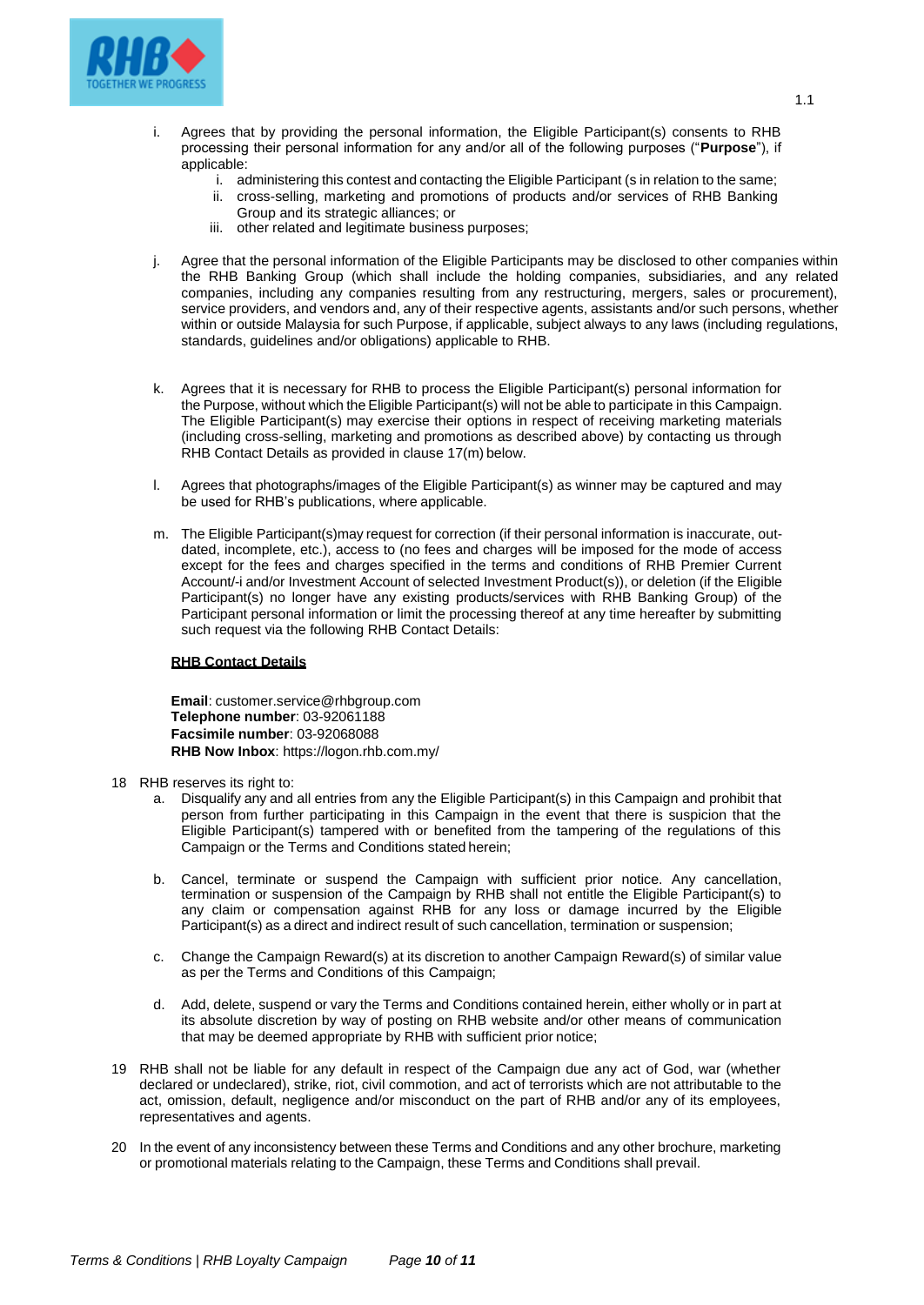

-End-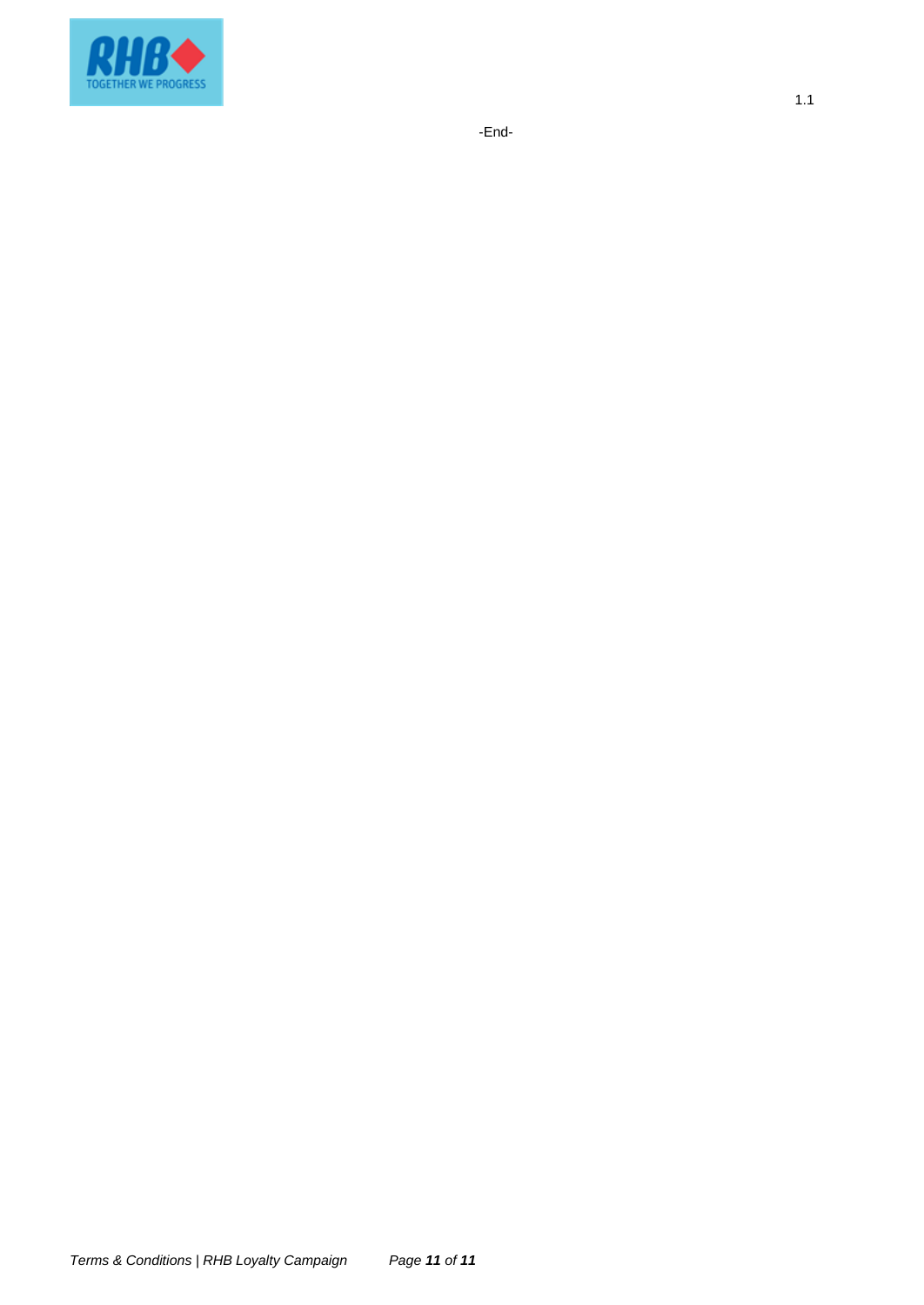

# **TERMA DAN SYARAT "Kempen Kesetiaan RHB 2022"**

RHB Bank Berhad (No. Pendaftaran 196501000373 (6171-M)) dan RHB Islamic Bank Berhad (No. Pendaftaran 200501003283 (680329-V) secara bersama dirujuk sebagai "**RHB**".

### **TEMPOH KEMPEN**

1. "Kempen Kesetiaan RHB" ("**Kempen**") akan berlangsung dari 1 Januari 2022 hingga 30 Jun 2022, mengandungi tempoh yang berikut sebagaimana di dalam Jadual 1 (secara bersama dikenali sebagai "**Tempoh Kempen**").

Jadual 1

| <b>Bulan Kempen</b>      | <b>Tarikh Kempen</b>               |  |
|--------------------------|------------------------------------|--|
|                          | 1 Januari 2022 – 31 Januari 2022   |  |
|                          | 1 Februari 2022 - 28 Februari 2022 |  |
|                          | 1 Mac 2022 - 31 Mac 2022           |  |
|                          | 1 April 2022 - 30 April 2022       |  |
| 1 Mei 2022 - 31 Mei 2022 |                                    |  |
|                          | 1 Jun 2022 – 30 Jun 2022           |  |

# **KELAYAKAN**

- 2. Kempen ini terbuka kepada semua Pelanggan yang Baharu dengan Bank dan Pelanggan Sedia Ada, yang secara bersama dirujuk sebagai ("Peserta yang Layak").
- 3. RHB berhak memberikan atau menolak pendaftaran Kempen dengan memberikan notis yang mencukupi terlebih dahulu dan yang berikut tidak layak menyertai Kempen:
	- a) Individu yang berumur kurang daripada lapan belas (18) tahun;
	- b) Semua kakitangan tetap dan/atau kontrak RHB, termasuk anak syarikat dan syarikat yang berkaitan, dan ahli keluarga terdekat mereka masing-masing (pasangan, anak, ibu bapa dan adikberadik);
	- c) Badan komersial, korporat, pemilikan tunggal, perkongsian, organisasi amal/bukan untung, pertubuhan, sekolah dan syarikat; atau
	- d) Mana-mana orang lain yang ditentukan oleh RHB untuk dikecualikan menurut budi bicaranya dengan memberikan notis yang mencukupi dan menyatakan sebabnya dalam notis berkenaan.

## **PELAKSANAAN KEMPEN**

4. Peserta yang Layak dikehendaki memenuhi Kriteria Kempen ("**Kriteria Kelayakan**") semasa Tempoh Kempen untuk mendapat Mata Kesetiaan RHB, yang secara bersama dirujuk sebagai ("**Ganjaran Kempen")** sebagaimana yang diberikan dalam Kategori 1, 2 dan 3 di bawah:

### **a) Ganjaran Kempen Kategori 1: Lucky Draw menurut bilangan penyertaan yang diperoleh**

| Ganjaran Kempen<br>Kategori 1 | Mata Kesetiaan | Pemenang bagi bulan<br>Kempen | Jumlah Pemenang |
|-------------------------------|----------------|-------------------------------|-----------------|
| Hadiah Utama                  | 10 iuta        |                               |                 |
| Hadiah Sagu Hati              | juta           |                               | 18              |
| Jumlah Pemenang               |                |                               | 24              |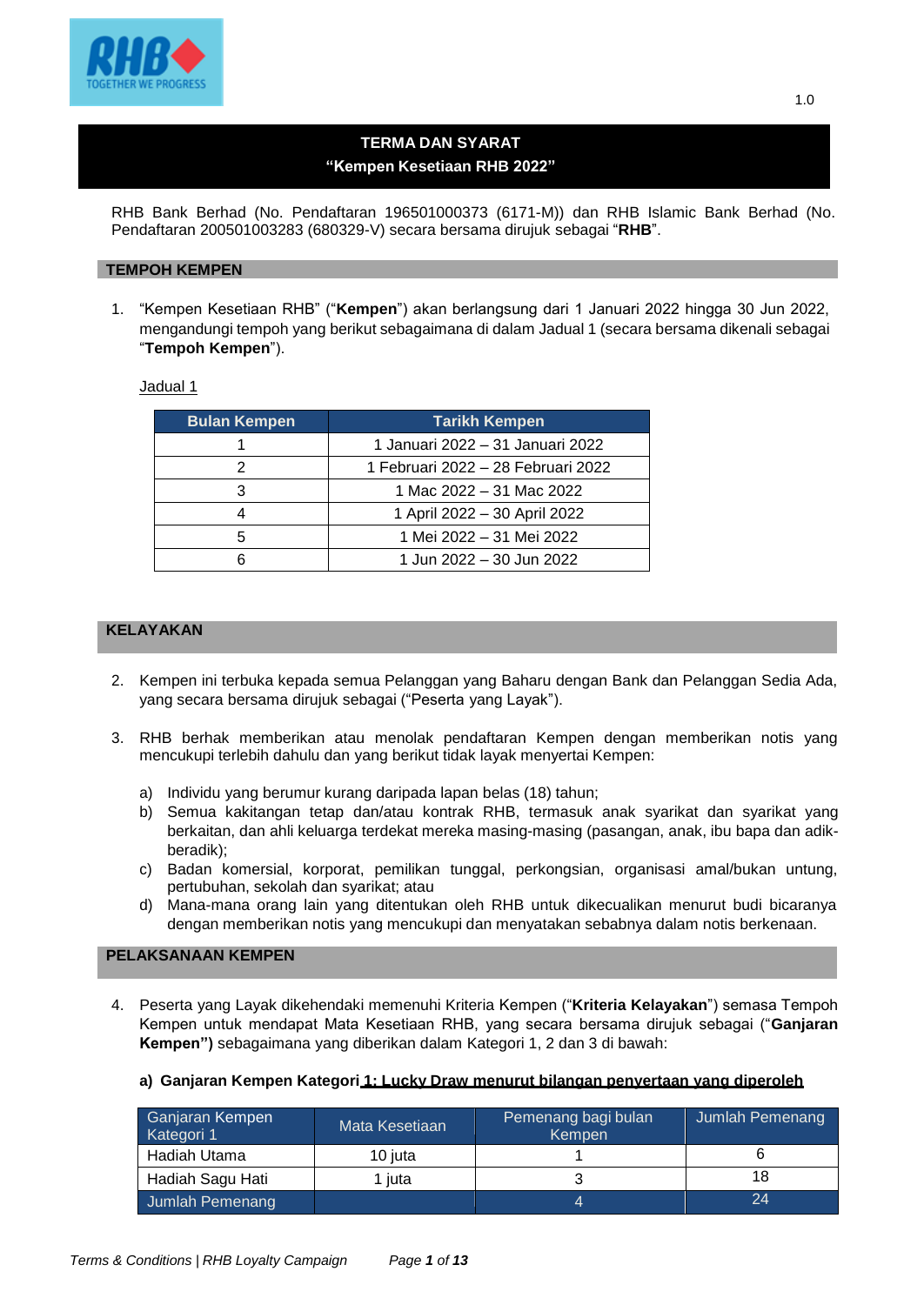

Untuk layak mendapat Ganjaran Kempen bagi Kategori 1, Peserta yang Layak mesti memenuhi Kriteria Kelayakan yang berikut yang diberikan di dalam Jadual 2:-

- i) Mesti mengambil minimum dua (2) produk yang turut serta dalam Bulan Kempen.
- ii) Penyertaan yang diperoleh akan dikumpulkan dalam Bulan Kempen.
- iii) Peserta yang Layak mesti memenuhi Kriteria Kelayakan dan memenuhi keperluan Produk yang Turut Serta semasa Tempoh Kempen sebagaimana diberikan di dalam Jadual 2.
- iv) Setiap Perserta yang Layak adalah layak untul memenangi sejumlah maksimum satu (1) unit Ganjaran Kempen bagi Kategori 1 dalam setiap Bulan Kempen and sejumlah maksimum satu (1) unit Hadiah Utama dan satu (1) unit Hadiah Sagu Hati sepanjang Tempoh Kempen.

## **b) Ganjaran Kempen Kategori 2: Mata Kesetiaan**

Untuk layak mendapat Ganjaran Kempen bagi Kategori 2, Peserta yang Layak mesti memenuhi Kriteria Kelayakan dan memenuhi keperluan Produk yang Turut Serta semasa Tempoh Kempen sebagaimana yang diberikan di dalam Jadual 2 semasa Tempoh Kempen.

#### **Jadual 2: Kriteria Kelayakan bagi setiap Produk yang Turut**

| Produk yang<br><b>Turut Serta</b> |                                                                                              | Kriteria Kelayakan                                                                 | Kategori 1:<br>Harga<br>Kesetiaan<br>mengikut<br>penyertaan<br>diperloleh | Kategori 2:<br>Mata<br>Kesetiaan |
|-----------------------------------|----------------------------------------------------------------------------------------------|------------------------------------------------------------------------------------|---------------------------------------------------------------------------|----------------------------------|
|                                   | RHB Smart Account/-i <sup>1</sup>                                                            | Akaun dalam Talian &<br>Deposit Permulaan sebanyak<br>RM1,000                      |                                                                           | 3,000                            |
|                                   | RHB Savings Account-i<br>+ Pendaftaran untuk<br>Joy@Work <sup>1</sup>                        | Akaun dalam Talian &<br>Deposit Permulaan sebanyak<br><b>RM200</b>                 |                                                                           | 3,000                            |
|                                   | <b>RHB Maxsave Account</b><br>+ Pendaftaran untuk<br>Joy@Work <sup>1</sup>                   | Akaun dalam Talian &<br>Deposit Permulaan sebanyak<br><b>RM200</b>                 |                                                                           | 5,000                            |
|                                   | RHB Smart Account/-i<br>+ Pendaftaran untuk<br>Joy@Work <sup>1</sup>                         | Akaun dalam Talian &<br>Deposit Permulaan sebanyak<br>RM1,000                      | 10 penyertaan                                                             | 3,000                            |
|                                   | RHB Savings Account-i                                                                        | Akaun dalam Talian &<br>Deposit Permulaan sebanyak<br><b>RM200</b>                 |                                                                           | 1,000                            |
| <b>Deposit</b>                    | <b>RHB Maxsave</b><br>Account <sup>1</sup>                                                   | Akaun dalam Talian &<br>Deposit Permulaan sebanyak<br><b>RM200</b>                 |                                                                           | 1,000                            |
|                                   | e-Term Deposit<br>menerusi FPX <sup>9</sup>                                                  | Peletakan minimum dihadkan<br>pada RM5,000 bagi tempoh<br>satu bulan               | 10 penyertaan                                                             | 500                              |
|                                   | e-Term Deposit<br>menerusi FPX <sup>9</sup> dengan<br>Joy@Work                               | Peletakan minimum dihadkan<br>pada RM5,000 bagi tempoh<br>satu bulan               |                                                                           | 800                              |
|                                   | Mana-mana Akaun<br>Semasa/Simpanan/-i <sup>8</sup><br>yang dibuka di kaunter<br>cawangan RHB | Membuka akaun baharu <sup>8</sup><br>dengan baki purata sebanyak<br>RM1,000        | 10 penyertaan                                                             | N/A                              |
|                                   | RHB Remittance <sup>1</sup>                                                                  | Penukaran minimum<br>sebanyak RM10,000 bagi<br>setiap urus niaga                   | 10 penyertaan                                                             | N/A                              |
|                                   | Peti Simpanan Selamat<br>RHB dan RHB Term<br>Deposit <sup>1</sup>                            | Daftar untuk Peti Simpanan<br>Selamat RHB dan RHB Term<br>Deposit dengan peletakan | 10 penyertaan                                                             | N/A                              |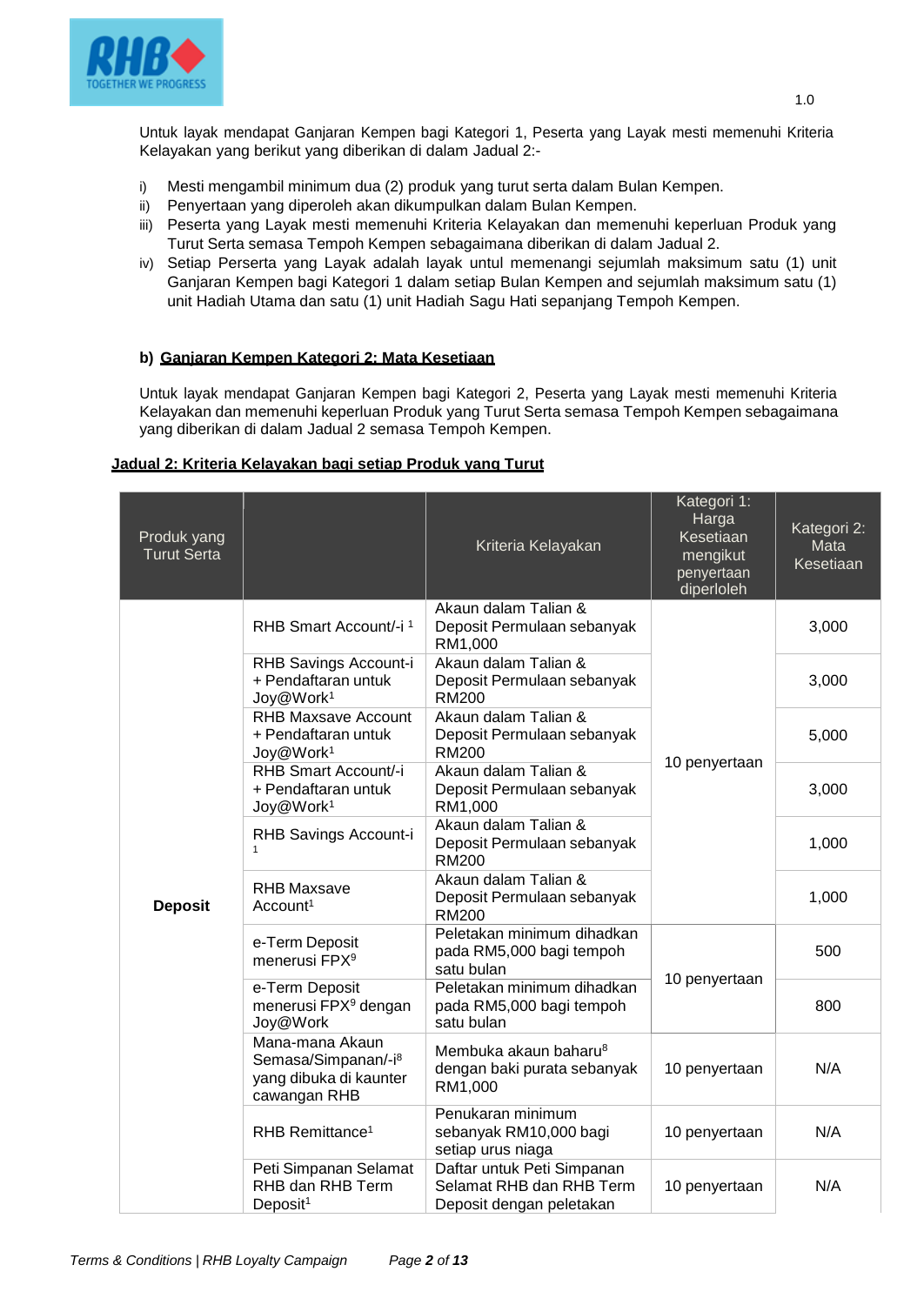

|                                              |                                                                                                       | minimum sebanyak<br>RM10,000                                                                                                          |                                                                    |                    |
|----------------------------------------------|-------------------------------------------------------------------------------------------------------|---------------------------------------------------------------------------------------------------------------------------------------|--------------------------------------------------------------------|--------------------|
|                                              | <b>RHB Multi Currency</b><br>Account/-i & Multi<br><b>Currency Visa Debit</b><br>Card/-i <sup>1</sup> | <b>Buka RHB Multi Currency</b><br>Account & Multi Currency<br>Visa Debit Card                                                         | 10 penyertaan                                                      | N/A                |
| <b>RHB Life</b><br><b>Protection</b><br>Plan | Buka mana-mana<br>Produk Premium Biasa<br>(PB - konvensional)<br>atau Caruman Biasa                   | Buka satu pelan baru dari<br>mana mana Produk<br>Premium Biasa (PB -<br>konvensional) atau Caruman<br>Biasa (CT-Takaful) <sup>2</sup> | 10 penyertaan                                                      | N/A                |
|                                              | (CT-Takaful) <sup>2</sup>                                                                             | Setiap RM1 bagi Pembayaran<br>Tahunan Pertama bagi setiap<br>pelan baru <sup>2</sup>                                                  | N/A                                                                | 1                  |
|                                              | Unit Amanah daripada<br>Pelanggan Premier                                                             | Tidak termasuk peletakan<br><b>KWSP</b>                                                                                               | 20 penyertaan<br>bagi setiap<br>urus niaga<br>sebanyak<br>RM10,000 | $0.1^{3}$          |
|                                              | Unit Amanah daripada<br>Pelanggan bukan<br>Premier                                                    | Tidak termasuk peletakan<br><b>KWSP</b>                                                                                               | 10 penyertaan<br>bagi setiap<br>urus niaga<br>sebanyak<br>RM10,000 | 0.05 <sup>3</sup>  |
|                                              | <b>Bon Runcit/Sukuk</b><br>daripada Pelanggan<br>Premier                                              |                                                                                                                                       | 20 penyertaan<br>bagi setiap<br>urus niaga<br>sebanyak<br>RM10,000 | $0.1^{3}$          |
|                                              | <b>Bon Runcit/Sukuk</b><br>daripada Pelanggan<br>bukan Premier                                        |                                                                                                                                       | 10 penyertaan<br>bagi setiap<br>urus niaga<br>sebanyak<br>RM10,000 | 0.05 <sup>3</sup>  |
| Pelaburan                                    | Pelaburan Berstruktur<br>(Autopanggil, RA, SILF)<br>daripada Pelanggan<br>Premier                     |                                                                                                                                       | 20 penyertaan<br>bagi setiap<br>urus niaga<br>sebanyak<br>RM10,000 | $0.1^{3}$          |
|                                              | Pelaburan Berstruktur<br>(Autopanggil, RA, SILF)<br>daripada Pelanggan<br>bukan Premier               |                                                                                                                                       | 10 penyertaan<br>bagi setiap<br>urus niaga<br>sebanyak<br>RM10,000 | 0.05 <sup>3</sup>  |
|                                              | Amanah Saham<br><b>Nasional Berhad</b><br>Variable Price (ASBB)<br>daripada Pelanggan<br>Premier      |                                                                                                                                       | 20 penyertaan<br>bagi setiap<br>urus niaga<br>sebanyak<br>RM10,000 | $0.1^{3}$          |
|                                              | Amanah Saham<br>Nasional Berhad<br>Variable Price (ASBB)<br>daripada Pelanggan<br>bukan Premier       |                                                                                                                                       | 10 penyertaan<br>bagi setiap<br>urus niaga<br>sebanyak<br>RM10,000 | 0.05 <sup>3</sup>  |
|                                              | Pelaburan Dwi<br>Matawang (DCI)<br>daripada Pelanggan<br>Premier                                      |                                                                                                                                       | 20 penyertaan<br>bagi setiap<br>urus niaga<br>sebanyak<br>RM10,000 | 0.01 <sup>3</sup>  |
|                                              | Pelaburan Dwi<br>Matawang (DCI)                                                                       |                                                                                                                                       | 10 penyertaan                                                      | 0.005 <sup>3</sup> |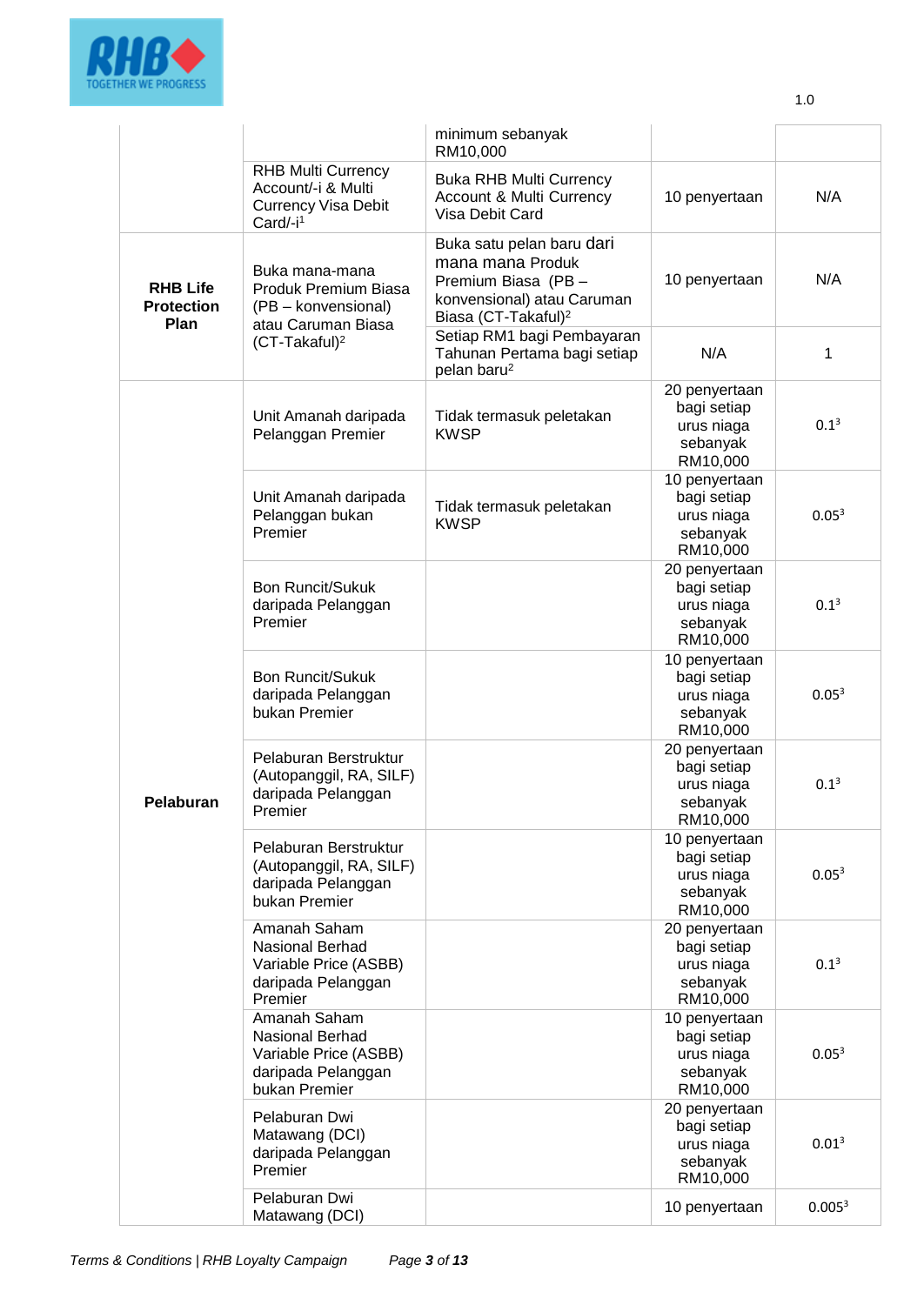

|                   | daripada Pelanggan<br>bukan Premier                                                                             |                                                                                                                     | bagi setiap<br>urus niaga<br>sebanyak<br>RM10,000<br>20 penyertaan<br>bagi setiap<br>urus niaga<br>sebanyak<br>RM10,000<br>10 penyertaan<br>bagi setiap<br>urus niaga<br>sebanyak<br>RM10,000<br>10 penyertaan<br>10 penyertaan<br>10 penyertaan<br>20 penyertaan<br>10 penyertaan<br>20 penyertaan<br>10 penyertaan |                                                                    |
|-------------------|-----------------------------------------------------------------------------------------------------------------|---------------------------------------------------------------------------------------------------------------------|----------------------------------------------------------------------------------------------------------------------------------------------------------------------------------------------------------------------------------------------------------------------------------------------------------------------|--------------------------------------------------------------------|
|                   | <b>Bull Equity Linked</b><br>Investment (Bull ELI)<br>daripada Pelanggan<br>Premier                             | Setiap urus niaga sebanyak<br>RM10,000                                                                              |                                                                                                                                                                                                                                                                                                                      | 0.01 <sup>3</sup>                                                  |
|                   | <b>Bull Equity Linked</b><br>Investment (Bull ELI)<br>daripada Pelanggan<br>bukan Premier                       | Setiap urus niaga sebanyak<br>RM10,000                                                                              |                                                                                                                                                                                                                                                                                                                      | 0.005 <sup>3</sup>                                                 |
| <b>Kad Kredit</b> | Mohon Kad Kredit/-i<br><b>RHB</b>                                                                               | Perbelanjaan minimum<br>sebanyak RM50 pada urus<br>niaga Pertama dalam masa<br>60 hari dari tarikh kelulusan<br>kad |                                                                                                                                                                                                                                                                                                                      | 2,000 <sup>4</sup>                                                 |
|                   | Pengebilan auto bagi<br>Kad Kredit /-i RHB yang<br>baru diluluskan                                              | Urus niaga minimum 1<br>pengebilan auto yang<br>dilaksanakan dalam masa 60<br>hari                                  |                                                                                                                                                                                                                                                                                                                      | N/A                                                                |
|                   | Perbelanjaan sebanyak<br>RM100 dengan<br>peniaga lain<br>menggunakan Kad<br>Kredit /-i RHB                      |                                                                                                                     |                                                                                                                                                                                                                                                                                                                      | 40x<br>dihadkan<br>kepada<br>5,000 Mata<br>Kesetiaan <sup>5</sup>  |
|                   | Perbelanjaan sebanyak<br>RM100 dengan<br>peniaga JomSapot<br>menggunakan Kad<br>Kredit/-i RHB                   |                                                                                                                     |                                                                                                                                                                                                                                                                                                                      | 40X<br>dihadkan<br>kepada<br>5,000 Mata<br>Kesetiaan <sup>5</sup>  |
|                   | Perbelanjaan sebanyak<br>RM500 dalam<br>seminggu dengan<br>peniaga JomSapot<br>menggunakan Kad<br>Kredit/-i RHB |                                                                                                                     |                                                                                                                                                                                                                                                                                                                      | 50X<br>dihadkan<br>kepada<br>30,000 Mata<br>Kesetiaan <sup>5</sup> |
|                   | Perbelanjaan sebanyak<br>RM500 dalam<br>seminggu dengan<br>peniaga JomSapot<br>menggunakan Kad<br>Kredit/-i RHB |                                                                                                                     |                                                                                                                                                                                                                                                                                                                      | 50X<br>dihadkan<br>kepada<br>30,000 Mata<br>Kesetiaan <sup>5</sup> |
|                   | Apa-apa pelan<br>CashXcess bagi 12 &<br>24 bulan                                                                | Ansuran minimum sebanyak<br>RM3,000                                                                                 |                                                                                                                                                                                                                                                                                                                      | 1,0006                                                             |
|                   | Apa-apa pelan<br>CashXcess bagi 36<br>bulan                                                                     | Ansuran minimum sebanyak<br>RM3,000                                                                                 | 10 penyertaan                                                                                                                                                                                                                                                                                                        | 1,0006                                                             |
|                   | Apa-apa pelan<br>CashXcess bagi 48<br>bulan                                                                     | Ansuran minimum sebanyak<br>RM3,000                                                                                 | 10 penyertaan                                                                                                                                                                                                                                                                                                        | 5,0006                                                             |
|                   | Pemindahan Baki                                                                                                 | Minimum of RM1,000                                                                                                  | 10 penyertaan                                                                                                                                                                                                                                                                                                        | N/A                                                                |
| <b>Kad Debit</b>  | Perbelanjaan<br>menggunakan Kad<br>Debit/-i RHB                                                                 | Perbelanjaan minimum<br>sebanyak RM50 dalam satu<br>resit dengan peniaga lain                                       | 10 penyertaan                                                                                                                                                                                                                                                                                                        | N/A                                                                |
|                   | Perbelanjaan<br>menggunakan Kad/-i<br>Debit RHB                                                                 | Perbelanjaan minimum<br>sebanyak RM50 dalam satu                                                                    | 20 penyertaan                                                                                                                                                                                                                                                                                                        | N/A                                                                |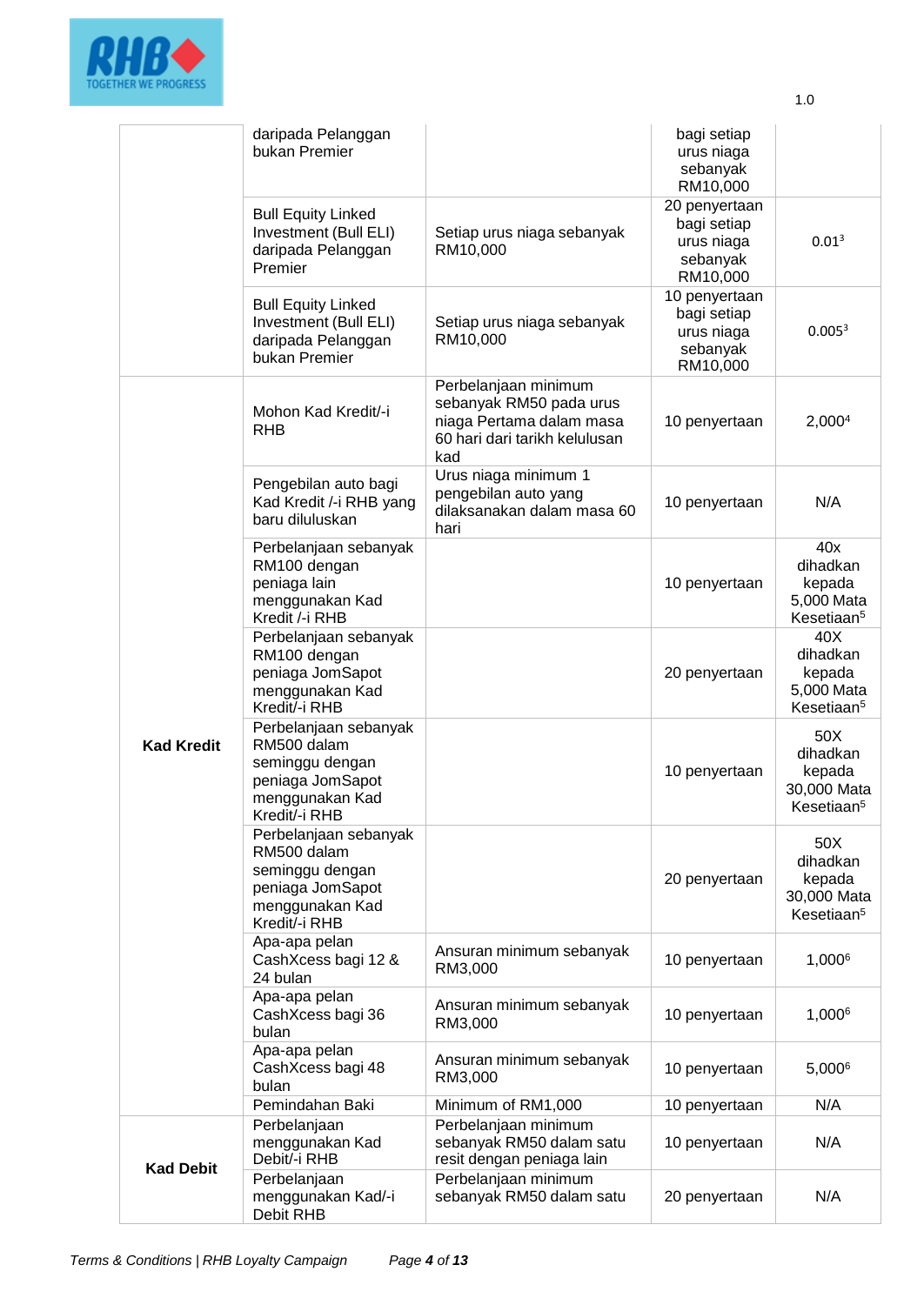

|                                            |                                                                                                                                                                                                     | resit dengan peniaga<br>JomSapot                                                                                                |               |         |
|--------------------------------------------|-----------------------------------------------------------------------------------------------------------------------------------------------------------------------------------------------------|---------------------------------------------------------------------------------------------------------------------------------|---------------|---------|
|                                            | Daftar dan Log Masuk<br>ke Perbankan dalam<br><b>Talian RHB</b>                                                                                                                                     | Untuk log masuk kali pertama<br>sahaja                                                                                          | 10 penyertaan | N/A     |
|                                            | Muat turun dan log<br>masuk dalam App<br>Perbankan Mobile RHB                                                                                                                                       | Untuk log masuk kali pertama<br>sahaja                                                                                          | 10 penyertaan | N/A     |
|                                            | Melaksanakan<br>pemindahan DuitNow<br>Digemari                                                                                                                                                      | Urus niaga minimum<br>sebanyak RM30 bagi setiap<br>urus niaga sama ada melalui<br>DuitNow Bayar-ke-<br>Akaun/Bayar-ke-ID Proksi | 10 penyertaan | N/A     |
|                                            | Melaksanakan urus<br>niaga DuitNow QR                                                                                                                                                               | Urus niaga minimum<br>sebanyak RM30 bagi setiap<br>urus niaga                                                                   | 10 penyertaan | N/A     |
| Perbankan<br>Dalam<br>Talian <sup>13</sup> | Melaksanakan<br>urus<br>niaga DuitNow QR                                                                                                                                                            | Urus niaga minimum<br>sebanyak RM30.00 menerusi<br>peniaga JomSapot                                                             | 20 penyertaan | N/A     |
|                                            | Melaksanakan<br>JOMPAY/Pembayaran<br><b>Bil Digemari</b>                                                                                                                                            | Urus niaga minimum<br>sebanyak RM30 bagi setiap<br>urus niaga                                                                   | 10 penyertaan | N/A     |
|                                            | Melaksanakan Tambah<br>Nilai (Mobile, Prabayar,<br>Internet Prabayar, e-<br>Dompet, Permainan<br>Digemari, dan<br>sebagainya)                                                                       | Urus niaga minimum<br>sebanyak 10 sebulan dengan<br>RM30 bagi setiap urus niaga                                                 | 10 penyertaan | N/A     |
|                                            | Melaksanakan<br>Pemindahan DuitNow<br>/JomPAY/Pembayaran<br>Bil/ Tambah Nilai<br>Digemari                                                                                                           | Urus niaga minimum<br>sebanyak 10 urus niaga<br>sebulan dengan RM30 bagi<br>setiap urus niaga                                   | 20 penyertaan | N/A     |
| Pembiayaan<br>Peribadi                     | Pembiayaan Peribadi/-i<br>untuk Sektor Awam,<br>Pembiayaan Peribadi/-i<br>untuk Pesara dan<br>Pembiayaan Peribadi/-i<br>untuk Sektor Swasta<br>dengan Pemotongan<br>Gaji menerusi Sumber<br>Manusia | Pembayaran pembiayaan<br>minimum sebanyak<br>RM50,000 dalam satu urus<br>niaga                                                  | 10 penyertaan | 3,000   |
|                                            | Pembiayaan/-i Peribadi<br>untuk Sektor Swasta                                                                                                                                                       | Pembayaran pembiayaan<br>minimum sebanyak<br>RM30,000 dalam satu urus<br>niaga.                                                 | 10 penyertaan | 2,000   |
| Gadai Janji                                | Gadai Janji                                                                                                                                                                                         | Gadai Janji baharu dengan<br>saiz pinjaman/pembiayaan<br>sebanyak RM100,000 pada<br>pembayaran pertama                          | 10 penyertaan | 1,500   |
|                                            | Pembiayaan Auto                                                                                                                                                                                     | Pembiayaan Auto pada<br>pembayaran pertama                                                                                      | 10 penyertaan | N/A     |
| Pembiayaan<br>Auto                         | <b>Takaful Sewa Beli</b><br>Tempoh Berkurangan<br>(HPRTT) di bawah<br>Pakej Perlindungan<br>Sewa Beli                                                                                               | Mendaftar bersama dengan<br>Pembiayaan Auto                                                                                     | 10 penyertaan | N/A     |
| <b>Premier</b>                             | <b>RHB Premier</b>                                                                                                                                                                                  | Pelanggan RHB Premier<br>baharu yang memenuhi<br>kriteria kelayakan RHB<br>Premier sebagaimana                                  | 20 penyertaan | 50,0007 |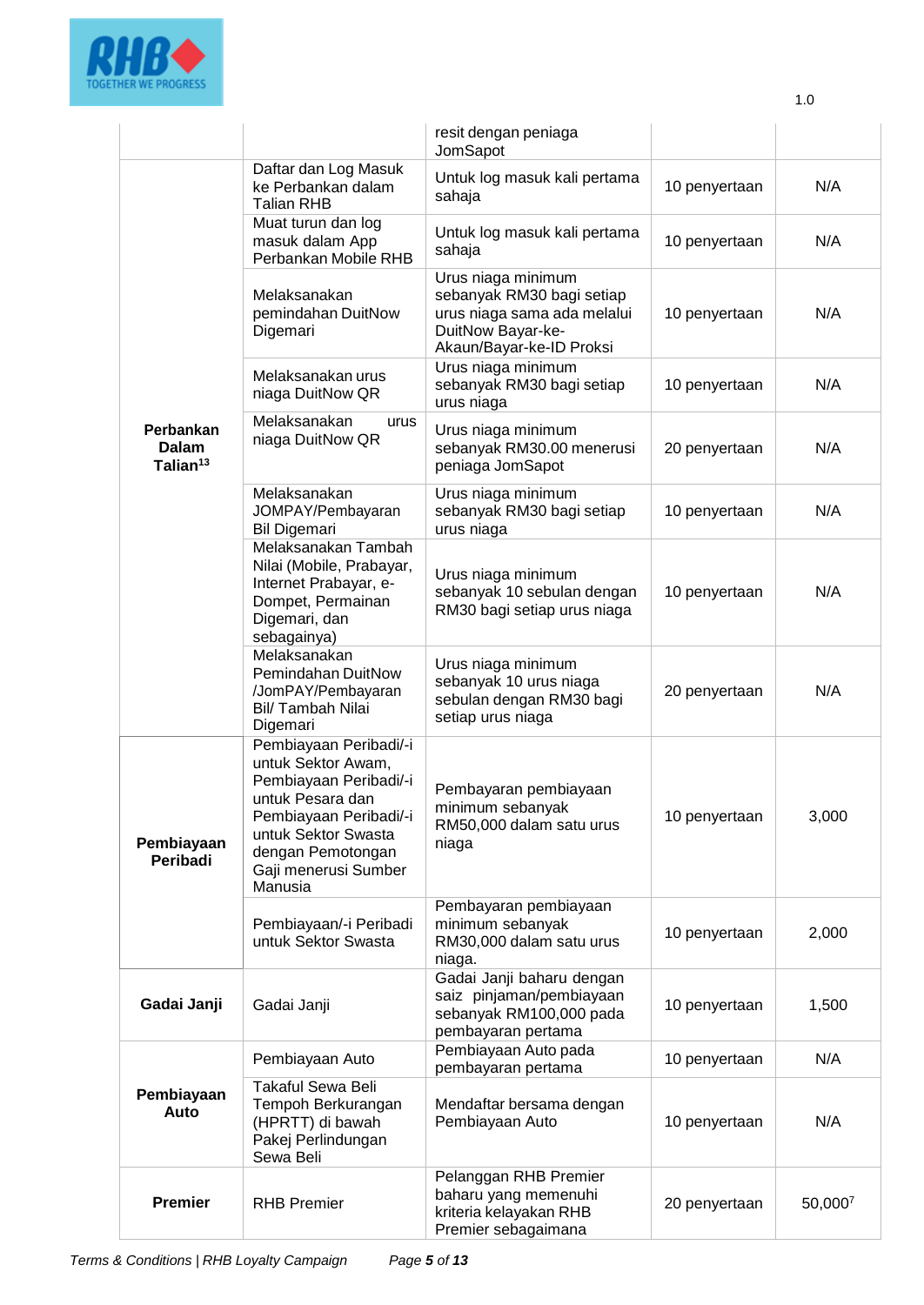

|          |                                            | dinyatakan dalam Terma &<br>Syarat RHB Premier dengan<br>Dana Baharu minimum<br>sebanyak RM200,000 yang<br>dikekalkan dari tarikh<br>penyertaan sehingga hujung<br>setiap Bulan Kempen                         |               |     |
|----------|--------------------------------------------|----------------------------------------------------------------------------------------------------------------------------------------------------------------------------------------------------------------|---------------|-----|
| Joy@Work | Pelanggan Joy@Work<br>baharu dan sedia ada | Pelanggan Joy@Work baharu<br>dan sedia ada yang<br>mengambil minimum dua (2)<br>produk yang turut serta<br>semasa Bulan Kempen dan<br>dengan penandaan<br>Joy@Work sebagaimana<br>ditakrifkan dalam sistem RHB | 20 penyertaan | N/A |

1.0

<sup>1</sup>[Terma & Syarat](https://www.rhbgroup.com/others/terms-conditions/index.html) Perbankan Peribadi terpakai. Pelanggan yang Layak dikehendaki mengaktifkan Akaun dalam Talian RHB mereka dan mengambil Kad Debit/-i mereka dalam masa tiga puluh (30) hari kalendar dari tarikh pembukaan Akaun dalam Talian RHB dengan melakukan pengesahan Pengenalan ("ID") di cawangan. Pelanggan yang Layak dikehendaki melakukan pemindahan InterBank (Interbank GIRO/DuitNow/Interbank Pemindahan Dana/FPX), mendeposit wang atau cek ke dalam mesin deposit tunai RHB atau mesin deposit cek RHB atau peletakan deposit permulaan di kaunter sebagaimana diperincikan di dalam Jadual 2 dalam Akaun dalam Talian baharu mereka dalam masa tiga puluh (30) hari kalendar dari tarikh Akaun dibuka. Jumlah deposit permulaan adalah berdasarkan jumlah deposit keseluruhan terkumpul pada hari pertama didepositkan. Pelanggan yang Layak merujuk pengaktifan akaun yang berjaya semasa tempoh kempen.

<sup>2</sup>TokioMarine E-ssential Tenang & TokioMarine E-ssential Plus tidak layak menyertai Kempen. Apa-apa polisi yang didapati telah diserahkan/ditarik balik/dibatalkan dalam tempoh tiga (3) bulan selepas ditandatangani, maka Mata Kesetiaan akan dibatalkan daripada Perserta yang Layak"

<sup>3</sup> Terma & Syarat Kempen RHB Wealth Loyalty Points 2022 terpakai. Peruntukan Mata Kesetiaan berdasarkan pelaburan bagi setiap RM1. Akaun pelaburan Peserta yang Layak bagi Produk Pelaburan Terpilih mesti sah dan aktif sebagaimana yang ditentukan oleh RHB menurut budi bicaranya, untuk layak menyertai Kempen semasa dan selepas Tempoh Kempen dan/atau untuk memenangi Ganjaran Kempen. Jika, pada bila-bila masa semasa Tempoh Kempen atau semasa Pemenuhan syarat Kempen, Peserta yang Layak menutup Akaun Pelaburan bagi Produk Pelaburan terpilih atas apa-apa sebab sekalipun, penyertaannya dalam Kempen menjadi terbatal dan tidak sah dengan sertamerta. Sekiranya Peserta yang Layak melaksanakan haknya untuk bertenang atau debit bagi urus niaga pelaburan gagal dilaksanakan, Ganjaran Kempen tidak akan diberikan.

- <sup>4</sup> Terma & Syarat Kempen Perolehan Kad Kredit/-i (Jan-Jun 2022) terpakai. Kempen ini terbuka kepada semua kakitangan tetap dan/atau kontrak RHB sebagaimana diperincikan dalam Terma & Syarat Kempen Perolehan Kad Kredit/-i (Jan-Jun 2022). Tertakluk pada had Mata Kesetiaan sebanyak 30,000,000 dari Januari 2022 hingga Jun 2022. Pengebilan auto yang didaftarkan di bawah JomPay, FPX dan urus niaga e-dompet dikecualikan.
- <sup>5</sup>Terma & Syarat Kempen Penggunaan Massa 2022 Q1 terpakai. Kempen ini terbuka kepada semua kakitangan tetap dan/atau kontrak RHB sebagaimana diperincikan dalam Terma & Syarat Kempen Penggunaan Massa 2022 Q1. Tertakluk pada had Mata Kesetiaan sebanyak 97,600,000 berdasarkan tiba dahulu layan dahulu dari 1 Januari 2022 hingga 31 Mac 2022 sebagaimana diperincikan dalam Terma & Syarat Kempen Penggunaan Massa 2022 Q1. Terma & Syarat Kempen Penggunaan Massa 2022 Q2 terpakai. Kempen ini terbuka kepada semua kakitangan tetap dan/atau kontrak RHB sebagaimana diperincikan dalam Terma & Syarat Kempen Penggunaan Massa 2022 Q2. Tertakluk pada had Mata Kesetiaan sebanyak 100,000,000 berdasarkan tiba dahulu layan dahulu dari 1 April 2022 hingga 30 Jun 2022 sebagaimana diperincikan dalam Terma & Syarat Kempen Penggunaan Massa 2022 Q2.

<sup>6</sup>Terma & Syarat Program CashXcess (CX) RHB menerusi Perbankan dalam Talian RHB terpakai. Kempen ini terbuka kepada semua kakitangan tetap dan/atau kontrak RHB sebagaimana diperincikan dalam Terma & Syarat Program CashXcess (CX) RHB menerusi Perbankan dalam Talian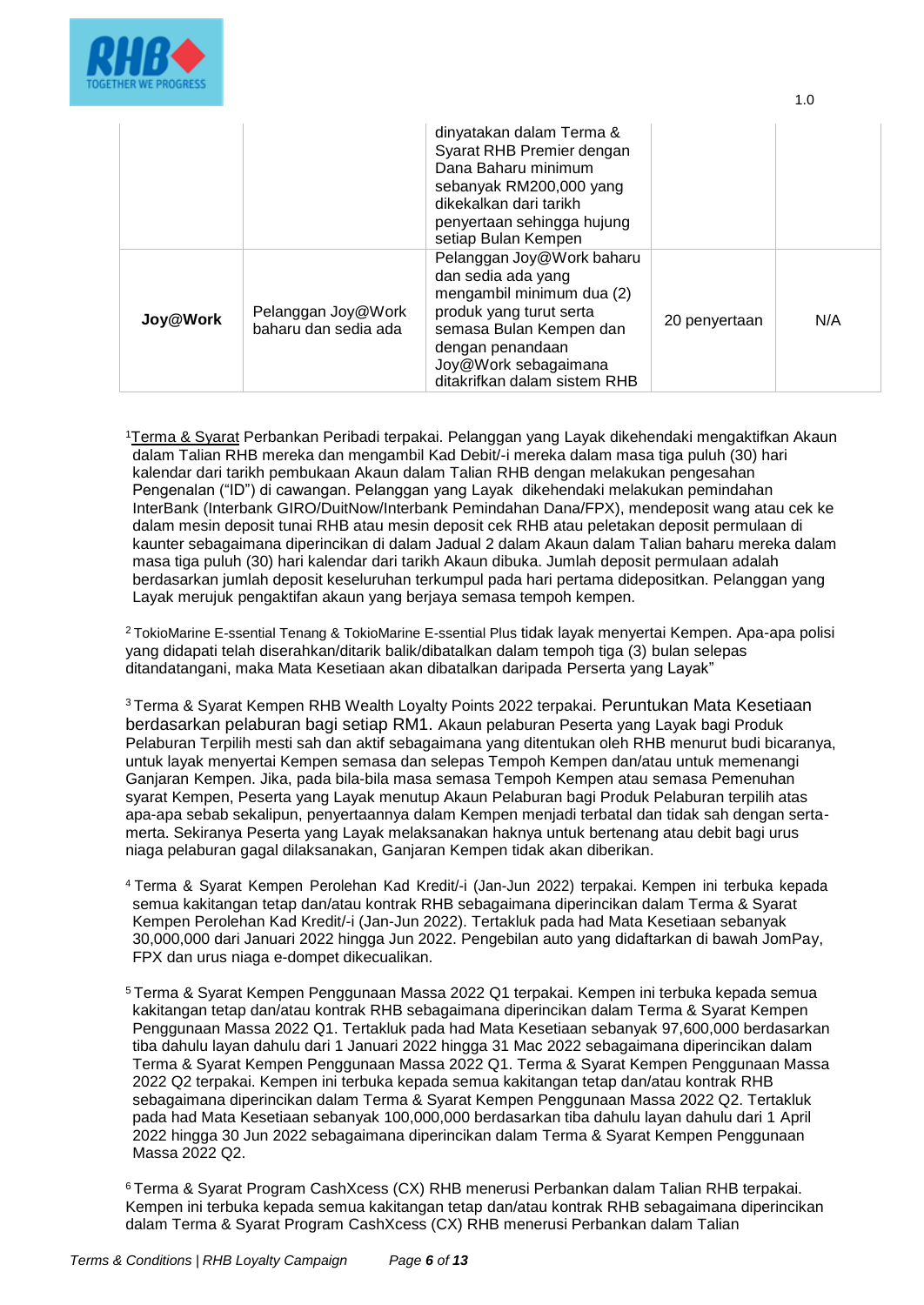

RHB.Tertakluk pada had Mata Kesetiaan sebanyak 30,000,000 berdasarkan tiba dahulu layan dahulu dari 1 Januari 2022 hingga 31 Mac 2022 sebagaimana diperincikan dalam Terma & Syarat Program CashXcess (CX) RHB menerusi Perbankan dalam Talian RHB.

<sup>7</sup>Tertakluk pada had seramai 150 orang Pelanggan yang Layak bagi setiap Bulan Kempen. Dana baharu ditakrifkan sebagai dana yang tidak dipindahkan daripada Akaun Semasa/Simpanan RHB Akaun/-i ("CASA/-i") atau Deposit Tetap/(FD)/ Deposit-i Murabahah Komoditi (CMD-i) sedia ada;

<sup>8</sup>Baki purata ditakrifkan sebagai jumlah keseluruhan baki akaun hujung hari bagi bulan berkenaan dibahagikan dengan bilangan hari kalendar bulan tersebut. Tidak termasuk produk CASA-i berasaskan Qard.

<sup>9</sup>Peletakan deposit boleh dibuat menerusi Perbankan dalam Talian RHB melalui Pertukaran Proses Kewangan ("FPX"). FPX tidak dimiliki oleh RHB. FPX dipermudah melalui Payment Network Malaysia Sdn Bhd ("PayNet"), sebuah anak syarikat milik penuh Bank Negara Malaysia. Butiran selanjutnya boleh dilihat di [www.paynet.my.](http://www.paynet.my/)

<sup>13</sup>Saluran-saluran yang dibenarkan untuk Kempen ini seperti berikut:

- a. Aplikasi Perbankan Mudah Alih RHB (versi baharu yang dilancarkan pada 5 April 2019); dan
- b. Perbankan Atas Talian RHB Baharu (versi desktop baharu yang dilancarkan pada 3 Mei 2021)

## **c) Ganjaran Kempen Kategori 3: Tawaran Kilat RHB**

Untuk layak mendapat Ganjaran Kempen Kategori 3, Peserta yang Layak mesti memenuhi Kriteria Kelayakan dan memenuhi keperluan Produk yang Turut Serta semasa Tempoh Kempen sebagaimana diberikan di dalam Jadual 3 semasa Tempoh kempen.

| Tempoh<br>Tawaran<br><b>Kilat</b>                        | Produk yang Turut<br><b>Serta</b> | Kriteria Kelayakan                                                                                                                                                | Mata Kesetiaan<br><b>Diperoleh</b>             |
|----------------------------------------------------------|-----------------------------------|-------------------------------------------------------------------------------------------------------------------------------------------------------------------|------------------------------------------------|
| Hari RHB<br>(setiap 26 <sup>hb</sup><br>setiap<br>bulan) | Kad Kredit/-i <sup>10</sup>       | Perbelanjaan minimum<br>sebanyak RM100 dalam<br>satu resit                                                                                                        | 80 x dihadkan kepada<br>5000 Mata Kesetiaan    |
|                                                          |                                   | Perbelanjaan terkumpul<br>sebanyak RM500 dalam<br>satu hari                                                                                                       | 100 x dihadkan kepada<br>30,000 Mata Kesetiaan |
|                                                          | Kad Debit/-i <sup>11</sup>        | Perbelanjaan minimum<br>sebanyak RM100 dalam<br>satu resit                                                                                                        | 10,000                                         |
|                                                          | Deposit Bertempoh-e               | Setiap peletakan baharu<br>sebanyak RM5000 dalam<br>tempoh satu bulan<br>sebagaimana had FPX<br>bagi setiap Pelanggan<br>yang Layak <sup>12</sup>                 | 500                                            |
|                                                          | Deposit Bertempoh-e<br>Joy@Work   | Setiap peletakan baharu<br>sebanyak RM5000 dalam<br>tempoh satu bulan<br>sebagaimana had FPX<br>bagi setiap Pelanggan<br>yang Layak dan<br>Joy@Work <sup>12</sup> | 800                                            |
|                                                          | <b>RHB Remittance</b>             | Penukaran atas talian<br>sebanyak minimum<br>RM10,000 had<br>satu urus niaga bagi setiap<br>Pelanggan yang Layak <sup>13</sup>                                    | 3,000                                          |

#### **Jadual 3: Kriteria Kelayakan bagi setiap Produk yang Turut Serta**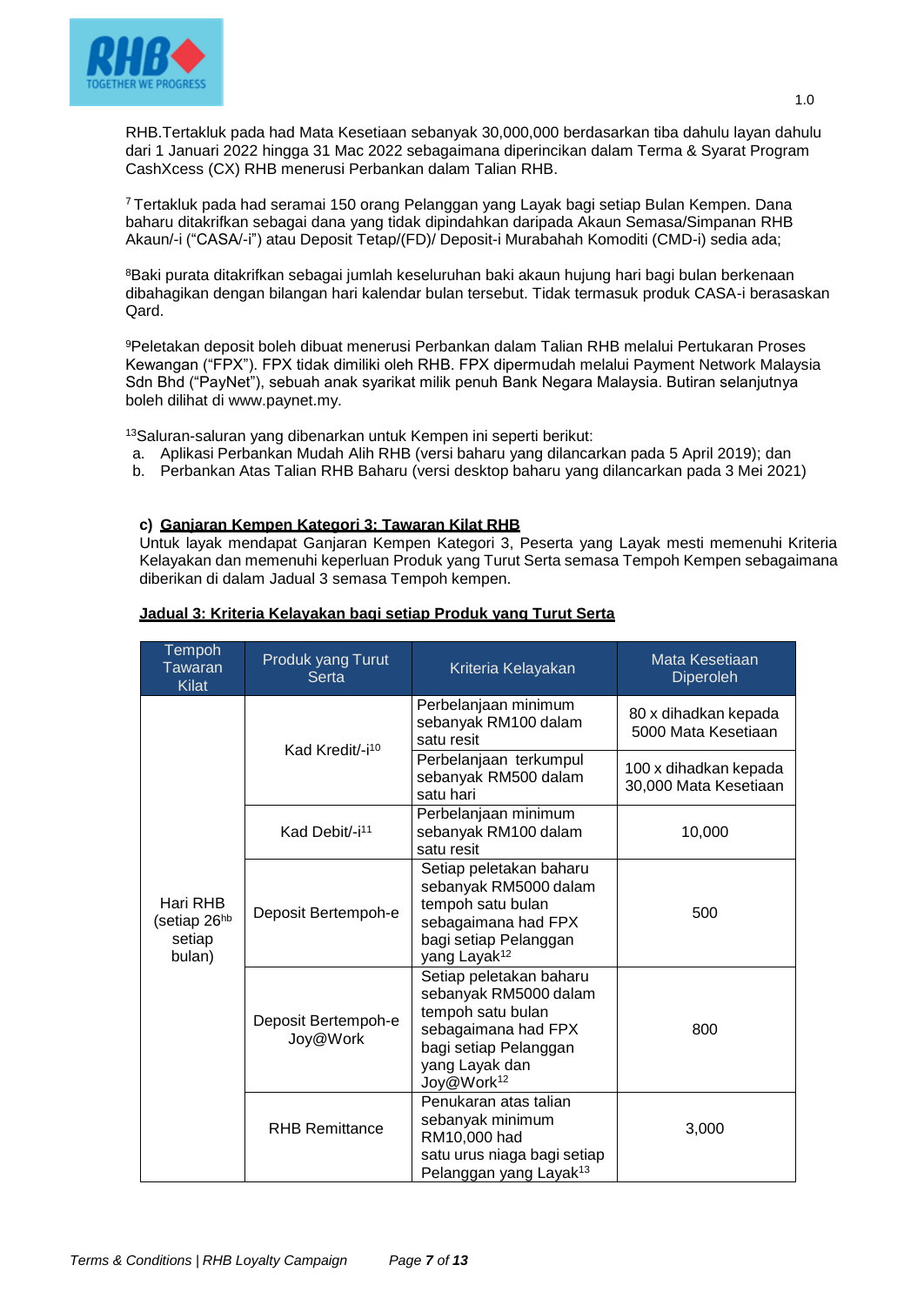

|                                           | <b>RHB Remittance</b><br>Joy@Work | Penukaran atas talian<br>sebanyak minimum<br>RM10,000 had<br>satu urus niaga bagi setiap<br>Pelanggan yang Layak <sup>13</sup> | 3,800                                       |
|-------------------------------------------|-----------------------------------|--------------------------------------------------------------------------------------------------------------------------------|---------------------------------------------|
|                                           | Penukaran MCA/-i                  | Penukaran atas talian<br>sebanyak minimum<br>RM10,000 had<br>satu urus niaga bagi setiap<br>Pelanggan yang Layak <sup>13</sup> | 3,000                                       |
|                                           | Penukaran MCA/-i<br>Joy@Work      | Penukaran atas talian<br>sebanyak minimum<br>RM10,000 had<br>satu urus niaga bagi setiap<br>Pelanggan yang Layak <sup>13</sup> | 3,800                                       |
| 31 Januari,<br>1 Februari,<br>2 Februari, | Kad Kredit/-i <sup>10</sup>       | Perbelanjaan minimum<br>sebanyak RM100 dalam<br>satu resit                                                                     | 80 x dihadkan kepada<br>5000 Mata Kesetiaan |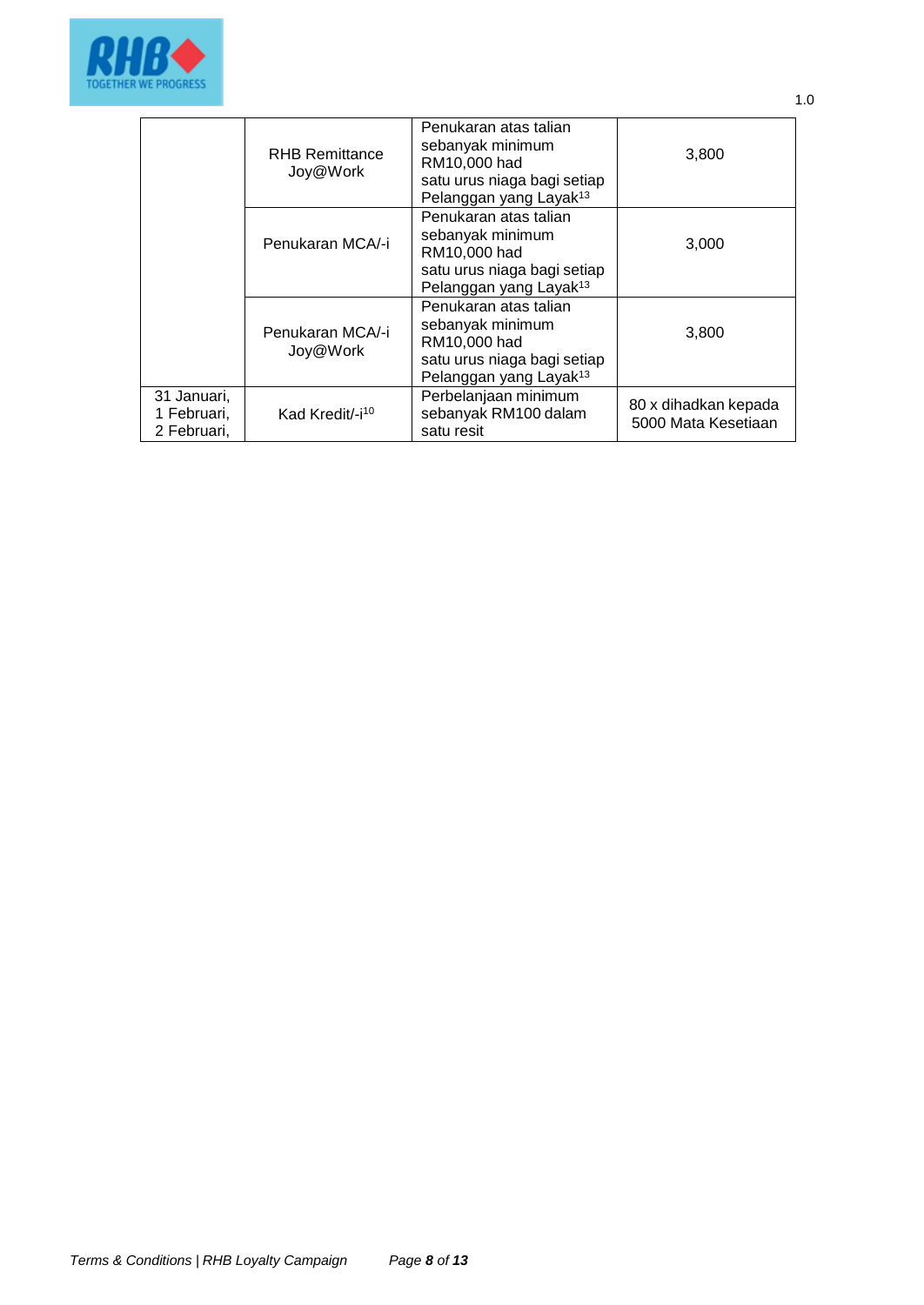

| 14 Februari<br>3 Mei,<br>4 Mei |                                                                                                                                                                                                              | Perbelanjaan terkumpul<br>sebanyak RM500 dalam<br>satu hari                    | 100 x dihadkan kepada<br>30,000 Mata Kesetiaan |
|--------------------------------|--------------------------------------------------------------------------------------------------------------------------------------------------------------------------------------------------------------|--------------------------------------------------------------------------------|------------------------------------------------|
| April 2022,<br>Mei 2022        | Pembiayaan<br>Peribadi/-i untuk<br>Sektor Awam,<br>Pembiayaan<br>Peribad/i-i untuk<br>Pesara dan<br>Pembiayaan<br>Peribadi/-i untuk<br>Sektor Swasta<br>dengan Pemotongan<br>Gaji menerusi<br>Sumber Manusia | Pembayaran pembiayaan<br>minimum sebanyak<br>RM50,000 dalam satu urus<br>niaga | 5000                                           |
|                                | Pembiayaan<br>Peribadi/-i untuk<br>Sektor Swasta                                                                                                                                                             | Pembayaran pembiayaan<br>minimum sebanyak<br>RM30,000 dalam satu urus<br>niaga | 3000                                           |

*<sup>10</sup>* Terma & Syarat Kempen Penggunaan Massa *20*22 Q1 terpakai. Tertakluk pada had sebanyak 56,000,000 Mata Kesetiaan berdasarkan tiba dahulu layan dahulu dari 1 Januari 2022 hingga 31 Mac 2022 sebagaimana diperincikan dalam Terma & Syarat Kempen Penggunaan Massa 2022 Q1. Terma & Syarat Kempen Penggunaan Massa *20*22 Q2 terpakai. Tertakluk pada had sebanyak 40,000,000 Mata Kesetiaan berdasarkan tiba dahulu layan dahulu dari 1 April 2022 hingga 30 Jun 2022 sebagaimana diperincikan dalam Terma & Syarat Kempen Penggunaan Massa 2022 Q2.

<sup>11</sup>Tertakluk pada had sebanyak 18,000,000 Mata Kesetiaan berdasarkan tiba dahulu layan dahulu dalam Tempoh Kempen dengan maxima 300 Perserta Yang Layak dalam setiap Bulan Tempoh.

<sup>12</sup>Jumlah deposit maksimum bagi setiap urus niaga pemindahan FPX ialah Dua Ratus Ribu Ringgit Malaysia (RM200,000) atau tertakluk pada jumlah maksimum yang ditentukan / had pemindahan dalam perbankan internet individu Pelanggan yang Layak yang disenggarakan dengan bank yang relevan, mana-mana yang lebih rendah.

<sup>13</sup> Tempoh Promosi dari 26 April 2022 hingga 26 June 2022.

- 5 Peserta yang Layak yang menyertai Ganjaran Kempen Kategori 1 dibenarkan menyertai Ganjaran Kempen Kategori 2 dan Ganjaran Kempen Kategori 3 dengan memenuhi Kriteria Kelayakan sebagaimana dinyatakan dalam Klausa 4.
- 6 Jika jumlah kelayakan dalam Produk Turut Serta adalah dalam mata wang asing, hendaklah ditukarkan kepada setaraan dalam Ringgit Malaysia pada kadar proksi RHB bagi mata wang asing.
- 7 Penebusan Mata Ganjaran RHB adalah tertakluk pada Terma dan Syarat Program Ganjaran RHB. Peserta yang Layak boleh merujuk [www.rhbrewards.com.my.](http://www.rhbrewards.com.my/)

# **PEMILIHAN PEMENANG & PEMENUHAN SYARAT GANJARAN KEMPEN**

- 8 Semua Pemenang mesti mempunyai nombor telefon mudah alih dan alamat e-mel yang sah yang berdaftar dengan RHB dan mestilah penduduk tetap di Malaysia sahaja.
- 9 Proses pemilihan Pemenang & syarat kelayakan Ganjaran Kempen bagi Kategori 1 adalah seperti yang berikut:
	- a) Pemilihan Pemenang akan dilakukan dua (2) bulan selepas Bulan Kempen dan tertakluk pada pemenuhan syarat Kriteria Kelayakan dalam Ganjaran Kempen Kategori 1 sebagaimana dinyatakan dalam Klausa 4.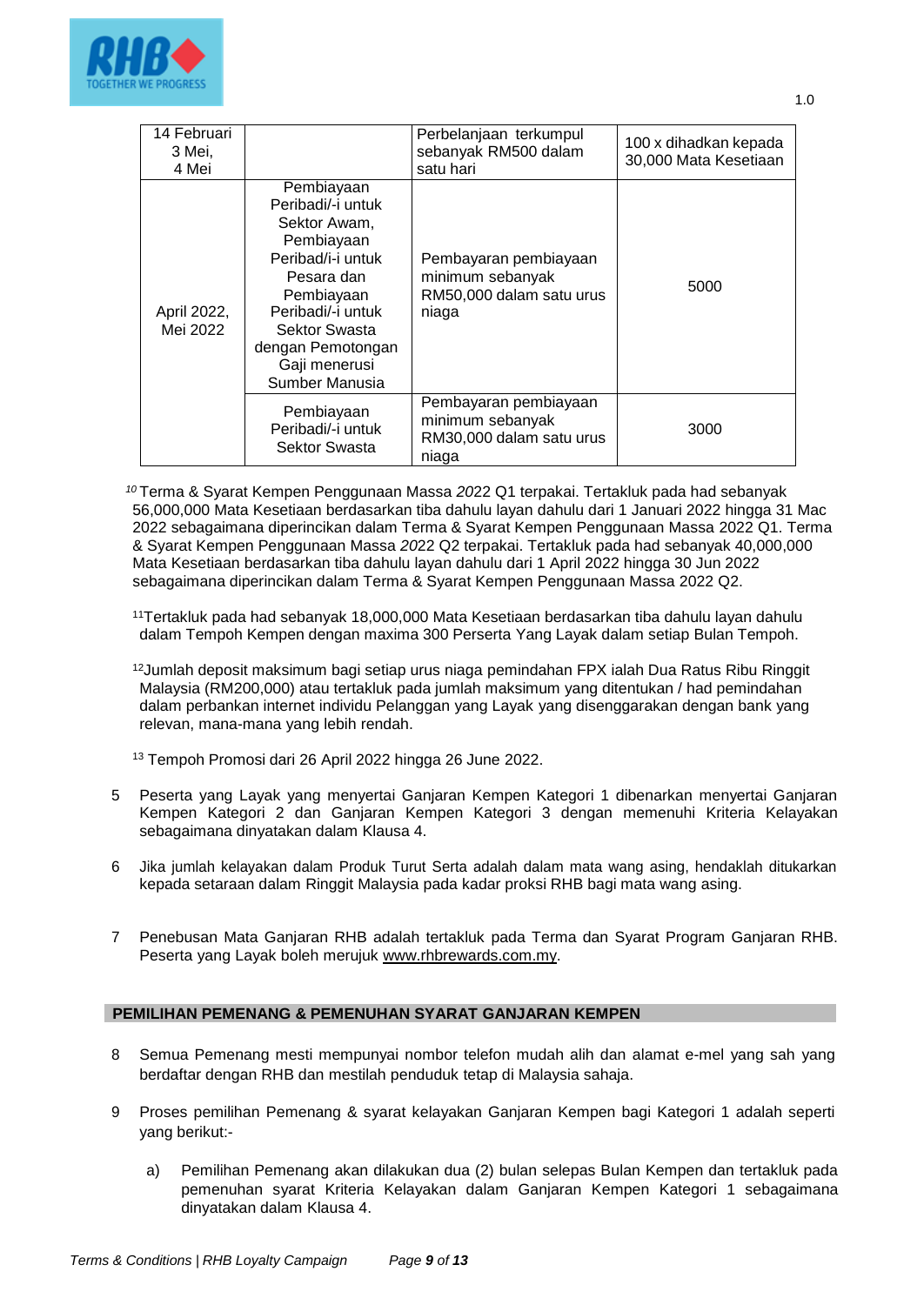

- b) Apabila memenuhi Kriteria Kelayakan dalam Ganjaran Kempen Kategori 1 sebagaimana dinyatakan dalam Klausa 4, Pelanggan yang Layak akan disenaraipendekkan secara dalaman menerusi cabutan "Pemilihan Rawak" janaan komputer yang memberikan nombor rawak untuk senarai Pemenang yang Layak;
- c) Pemenang yang disenaraipendekkan akan dihubungi oleh RHB atau wakil yang dilantik untuk melakukan pengesahan pada bila-bila masa semasa waktu pejabat (8.45 pagi hingga 5.45 petang) pada mana-mana hari bekerja dari hari Isnin hingga Jumaat;
- d) Pemenang yang disenaraipendekkan dikehendaki menjawab satu (1) soalan dengan betul bagi melayakkannya sebagai Pemenang, tiada wakil bagi Pemenang yang disenaraipendekkan dibenarkan semasa menjawab soalan;
- e) Jika Pemenang yang disenaraipendekkan gagal menjawab telefon atau menjawab soalan dengan betul atas apa-apa sebab sekalipun, atau jika pengesahan gagal, Pemenang yang disenaraipendekkan dianggap terlepas peluang untuk menang dan RHB atau wakilnya yang dilantik berhak memilih Pemenang yang disenaraipendekkan yang berikutnya apabila perlu;
- f) RHB atau wakilnya yang dilantik hendaklah membuat tiga (3) usaha untuk menghubungi Pemenang yang disenaraipendekkan. Jika usaha pertama gagal atas apa-apa sebab sekalipun, seperti panggilan tidak berjawab, nombor telefon tiada dalam perkhidmatan, tidak dapat dihubungi atau apa-apa sebab seumpamanya, maka RHB atau wakilnya yang dilantik hendaklah membuat dua (2) lagi usaha pada masa seterusnya yang disediakan menurut budi bicara RHB. Jika usaha terakhir juga gagal, maka Pemenang yang disenaraipendekkan hendaklah dibatalkan. Pemenang yang disenaraipendekkan yang seterusnya dalam senarai Pemenang yang layak akan dihubungi:
- g) Pemenang hendaklah memastikan telah memenuhi semua syarat kelayakan Ganjaran Kempen sebagaimana ditetapkan dalam Klausa 14 sebelum pemenuhan kelayakan dibuat oleh RHB; dan
- h) Ganjaran Kempen akan didepositkan ke dalam akaun Program Ganjaran Pemenang RHB dalam masa tiga puluh (30) hari bekerja dari hari Pemenang dihubungi dan menjawab soalan dengan betul.
- i) Pemenang akan diberitahu tentang Ganjaran Kempen menerusi pemberitahuan sekali menerusi Khidmat Pesanan Ringkas (SMS). Jika Pemenang tidak memberikan butir nombor telefon boleh alih/yang boleh dihubungi kepada RHB, mereka tidak akan menerima apa-apa pemberitahuan menerusi SMS.
- 10 Proses pemilihan Pemenang & syarat pemenuhan Ganjaran Kempen bagi Kategori 2 adalah seperti yang berikut:
	- a. Pemilihan Pemenang akan dilakukan dua (2) bulan selepas berakhirnya setiap Bulan Kempen dan tertakluk pada pemenuhan syarat Kriteria Kelayakan dalam Kategori 2 sebagaimana dinyatakan dalam Klausa 4.
	- b. Pemenang hendaklah memastikan telah memenuhi semua syarat kelayakan Ganjaran Kempen sebagaimana ditetapkan dalam Klausa 14 sebelum pemenuhan syarat dibuat oleh RHB; dan
- 11 Proses pemilihan Pemenang & syarat pemenuhan Ganjaran Kempen bagi Kategori 3 adalah seperti yang berikut:
	- a. Pemilihan Pemenang akan dilakukan dalam masa dua (2) bulan selepas berakhirnya setiap Tempoh Kempen sebagaimana dinyatakan dalam Klausa 1 dan tertakluk pada pemenuhan syarat Kriteria Kelayakan sebagaimana dinyatakan dalam Klausa 4.
	- b. Pemenang hendaklah memastikan telah memenuhi semua syarat kelayakan Ganjaran Kempen sebagaimana ditetapkan dalam Klausa 14 sebelum pemenuhan kelayakan dibuat oleh RHB; dan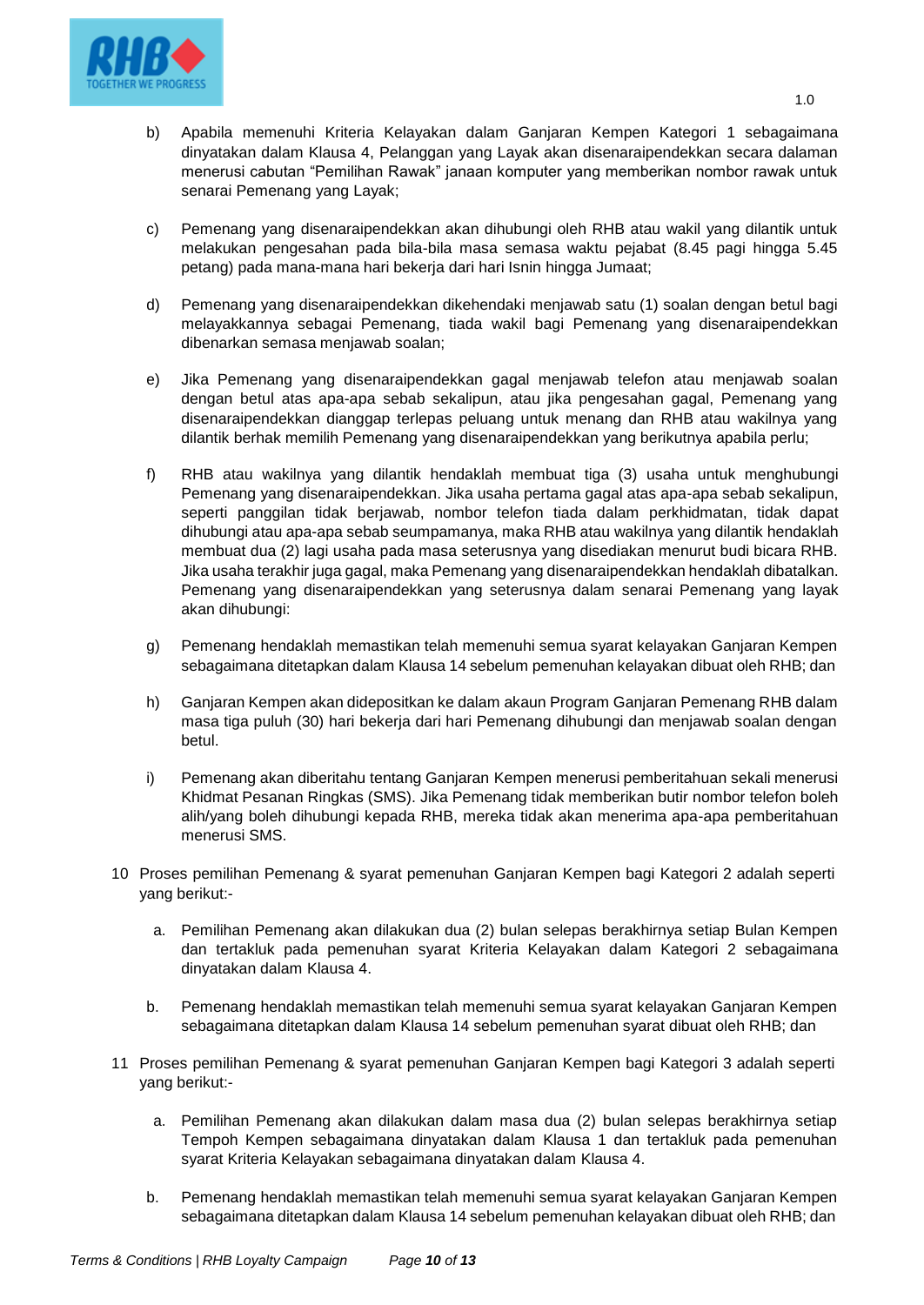

- 12 Ganjaran Kempen akan diberikan kepada Peserta yang Layak yang merupakan pemegang utama akaun bagi Produk yang Turut Serta. Sekiranya terdapat pemegang akaun bersama, hanya pemegang akaun utama berhak mendapat Ganjaran Kempen dan dianggap sebagai Pemenang. Untuk Gadai Janji, sekiranya Peserta yang Layak ialah pemegang utama akaun yang bukan pemegang utama akaun RHB CASA/-i, Peserta yang Layak tersebut tidak berhak menerima Ganjaran Kempen.
- 13 Ganjaran Kempen akan didepositkan ke dalam akaun Program Ganjaran Pemenang RHB dalam masa tiga puluh (30) hari bekerja dari hari Pemenang dihubungi dan menjawab soalan dengan betul.
- 14 Penebusan Mata Ganjaran RHB tertakluk pada Terma dan Syarat Program Ganjaran RHB. Bagi perinciannya, Peserta yang Layak boleh merujuk [www.rhbrewards.com.my.](http://www.rhbrewards.com.my/)
- 15 Akaun Pemenang Produk yang Turut Serta mestilah sah dan aktif sebagaimana ditentukan oleh RHB menurut budi bicaranya, untuk layak mendapat Ganjaran Kempen. Jika, pada bila-bila masa semasa Tempoh Kempen atau Tempoh Pemenuhan Kelayakan, Akaun bagi Produk yang Turut Serta ditutup atau dorman atas apa-apa sebab sekalipun, Ganjaran Pemenang akan terbatal dan tidak sah dengan serta-merta.
- 16 RHB berhak menggantikan Ganjaran Kempen dengan ganjaran lain yang sama nilai pada bila-bila masa dengan memberikan notis yang mencukupi terlebih dahulu di laman sesawang RHB dan/atau cara komunikasi lain sebagaimana yang dianggap sesuai oleh RHB.

#### **TERMA DAN SYARAT UMUM**

- 17 Dengan menyertai Kempen ini, Peserta yang Layak:
	- a. bersetuju terikat dengan Terma dan Syarat Kempen;
	- b. Bersetuju untuk mengakses Laman Sesawang RHB untuk membaca Terma dan Syarat dan mengaku janji untuk menerima maklumat terkini sekiranya terdapat apa-apa perubahan atau pengubahan ke atas Terma dan Syarat;
	- c. Bersetuju bahawa Ganjaran Kempen yang diketengahkan di dalam semua bahan bercetak dan/atau laman sesawang RHB adalah untuk tujuan gambaran sahaja. Apaapa prop, aksesori atau peralatan yang digunakan dengan Hadiah Kempen di dalam mana-mana bahan bergambar adalah untuk tujuan hiasan dan bukan merupakan sebahagian daripada Hadiah Kempen;
	- d. Bersetuju bahawa RHB tidak akan dipertanggungjawabkan terhadap apa-apa kehilangan, koyakan, dan kerosakan, tamat tempoh atau kecurian Hadiah Kempen apabila diserahkan. Dalam keadaan ini, apa-apa permintaan untuk menggantikan kehilangan, kecacatan, koyakan, kerosakan, tamat tempoh atau kecurian Hadiah Kempen tidak akan dilayan oleh RHB. Untuk penjelasan lanjut, sila rujuk Butir Perhubungan RHB yang diberikan dalam Klausa 17(m);
	- e. Bersetuju bahawa Hadiah Kempen tidak boleh dipindahkan kepada mana-mana pihak ketiga (ke-3) dan tidak boleh ditukar ganti dengan wang tunai, kredit, cek atau yang seumpamanya; sebahagiannya atau sepenuhnya;
	- f. Bersetuju bahawa keputusan RHB atas semua perkara berkaitan dengan Kempen dan Hadiah Kempen adalah muktamad, mutakhir dan mengikat terhadap mereka. Keputusan tersebut dibuat berdasarkan pelaksanaan Kempen. Jika terdapat apa-apa pertikaian selanjutnya, sila rujuk Pusat Perhubungan RHB yang diberikan dalam klausa 17(m) di bawah atau Pegawai Perkhidmatan Kewangan (PPK) di talian 03-2272 2811.
	- g. Bersetuju untuk bertanggungjawab sendiri ke atas semua cukai, fi kerajaan, atau apa-apa caj lain yang boleh dilevikan terhadap mereka di bawah undang-undang terpakai, jika ada, berkaitan dengan penerimaan Hadiah Kempen;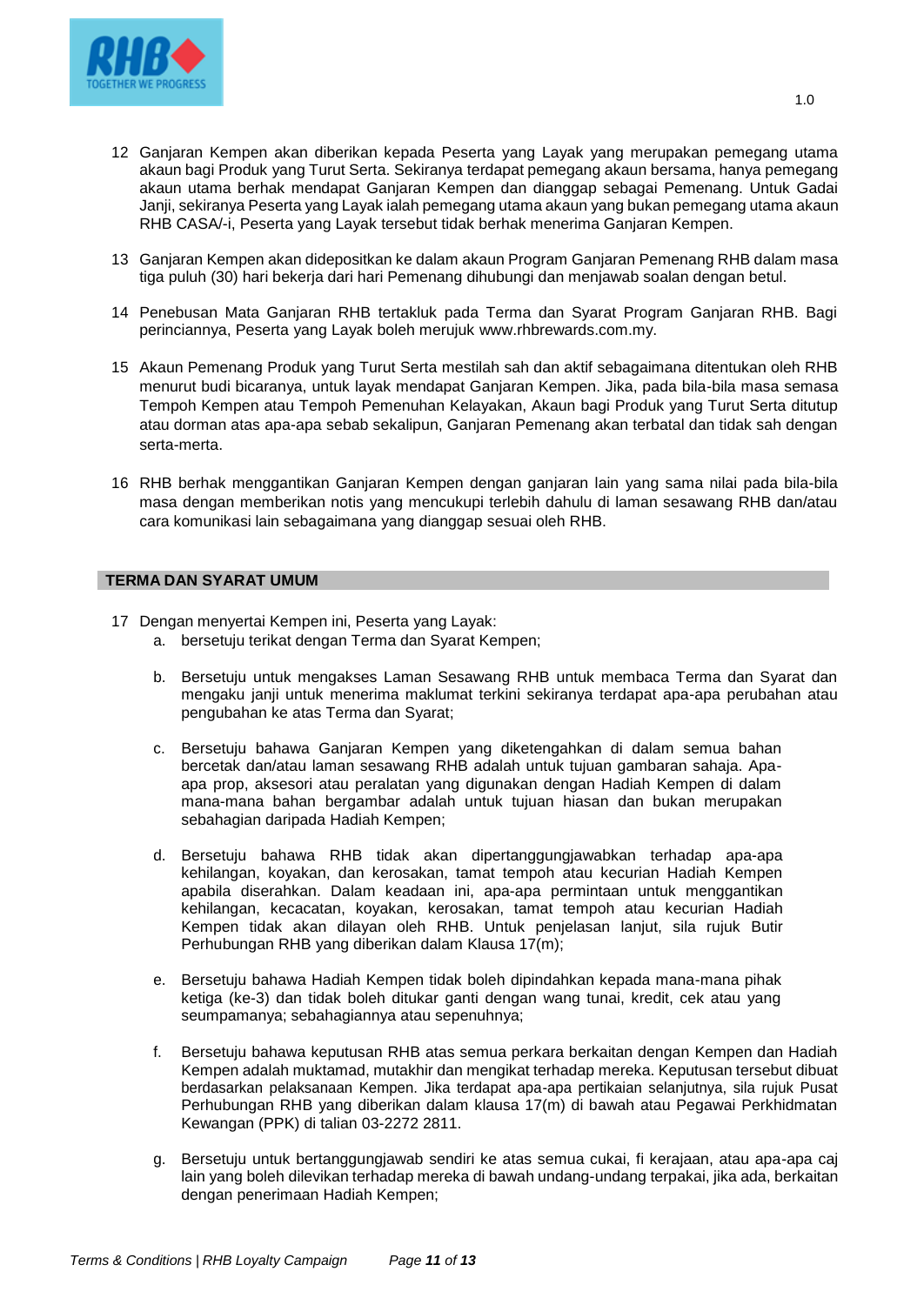

- h. Bersetuju untuk tidak meneruskan apa-apa penyertaan selanjutnya dalam Kempen ini dengan memberitahu RHB sekiranya apa-apa ubahsuaian selanjutnya ke atas Terma dan Syarat ini tidak boleh diterima;
- i. Bersetuju bahawa dengan memberikan maklumat peribadi, Peserta yang Layak memberikan keizinan kepada RHB untuk memproses maklumat peribadi mereka bagi apa-apa dan/atau untuk semua tujuan yang berikut ("**Tujuan**"), jika berkaitan:
	- i. Menguruskan pertandingan ini dan menghubungi Peserta yang Layak berkaitan dengan perkara yang sama;
	- ii. Jualan silang, pemasaran dan promosi produk dan/atau perkhidmatan RHB Banking Group dan rakan strategiknya; atau
	- iii. Tujuan perniagaan lain yang berkaitan dan sah;
- j. Bersetuju bahawa maklumat peribadi Peserta yang Layak boleh didedahkan kepada syarikat lain dalam RHB Banking Group (yang akan termasuk syarikat pemegangan, anak syarikat, dan mana-mana syarikat berkaitan, termasuk mana-mana syarikat yang terhasil daripada apa-apa penstrukturan semula, penggabungan, jualan atau perolehan), penyedia perkhidmatan, dan vendor dan, mana-mana ejen mereka masing-masing, pembantu dan/atau orang sedemikian, sama ada berada di dalam atau di luar Malaysia untuk Tujuan tersebut, jika berkaitan, dengan sentiasa tertakluk pada apa-apa undang-undang (termasuk peraturan, piawaian, garis panduan dan/atau obligasi) yang terpakai kepada RHB.
- k. Bersetuju bahawa adalah perlu bagi RHB untuk memproses maklumat peribadi Peserta yang Layak untuk Tujuan tersebut, yang tanpanya Peserta yang Layak tidak akan dapat menyertai Kempen ini. Peserta yang Layak boleh melaksanakan pilihan mereka berkaitan dengan penerimaan bahan pemasaran (termasuk jualan silang, pemasaran dan promosi sebagaimana yang dihuraikan di atas) dengan menghubungi kami menerusi Butir Perhubungan RHB yang boleh didapati dalam klausa 17(m) di bawah.
- l. Bersetuju bahawa gambar foto/imej Peserta yang Layak sebagai pemenang boleh diambil dan boleh digunakan untuk bahan penerbitan RHB, sekiranya sesuai.
- m. Peserta yang Layak boleh memohon untuk dibetulkan (jika maklumat peribadi mereka adalah tidak tepat, tidak terkini, tidak lengkap dan sebagainya), mengakses (tiada fi dan caj akan dikenakan bagi kaedah akses melainkan bagi fi dan caj yang dinyatakan dalam Terma dan Syarat RHB Premier Current Akaun/-i Semasa Premier dan/atau Akaun Pelaburan bagi Produk Pelaburan terpilih), atau membuang (jika Peserta yang Layak tidak lagi mempunyai apa-apa produk/perkhidmatan dengan RHB Banking Group) maklumat peribadi Peserta atau mengehadkan pemprosesannya pada bila-bila masa kemudian dari ini, dengan menghantar permohonan sedemikian menerusi Maklumat Perhubungan RHB yang berikut:

# **Butir Perhubungan RHB**

**E-mel**: [customer.service@rhbgroup.com](mailto:customer.service@rhbgroup.com) **Nombor Telefon**: 03-92068118 **Nombor Faksimile**: 03-92068088 **Peti Masuk RHB Now**: https://logon.rhb.com.my/

- 18 RHB berhak untuk:
	- a. Membatalkan mana-mana dan semua penyertaan daripada mana-mana Peserta yang Layak dalam Kempen ini dan menghalang orang tersebut daripada terus menyertai Kempen sekiranya disyaki bahawa Peserta yang Layak tersebut membega atau mendapat keuntungan daripada pembegaan peraturan Kempen ini atau Terma dan Syarat yang dinyatakan di dalam dokumen ini;
	- b. Membatalkan, menamatkan atau menggantung Kempen dengan memberikan notis yang mencukupi terlebih dahulu. Apa-apa pembatalan, penamatan atau penggantungan Kempen oleh RHB tidak akan memberikan hak kepada Peserta yang Layak untuk membuat apa-apa tuntutanatau menuntut pampasan terhadap RHB atas apa-apa kerugian atau ganti rugi yang dialami oleh